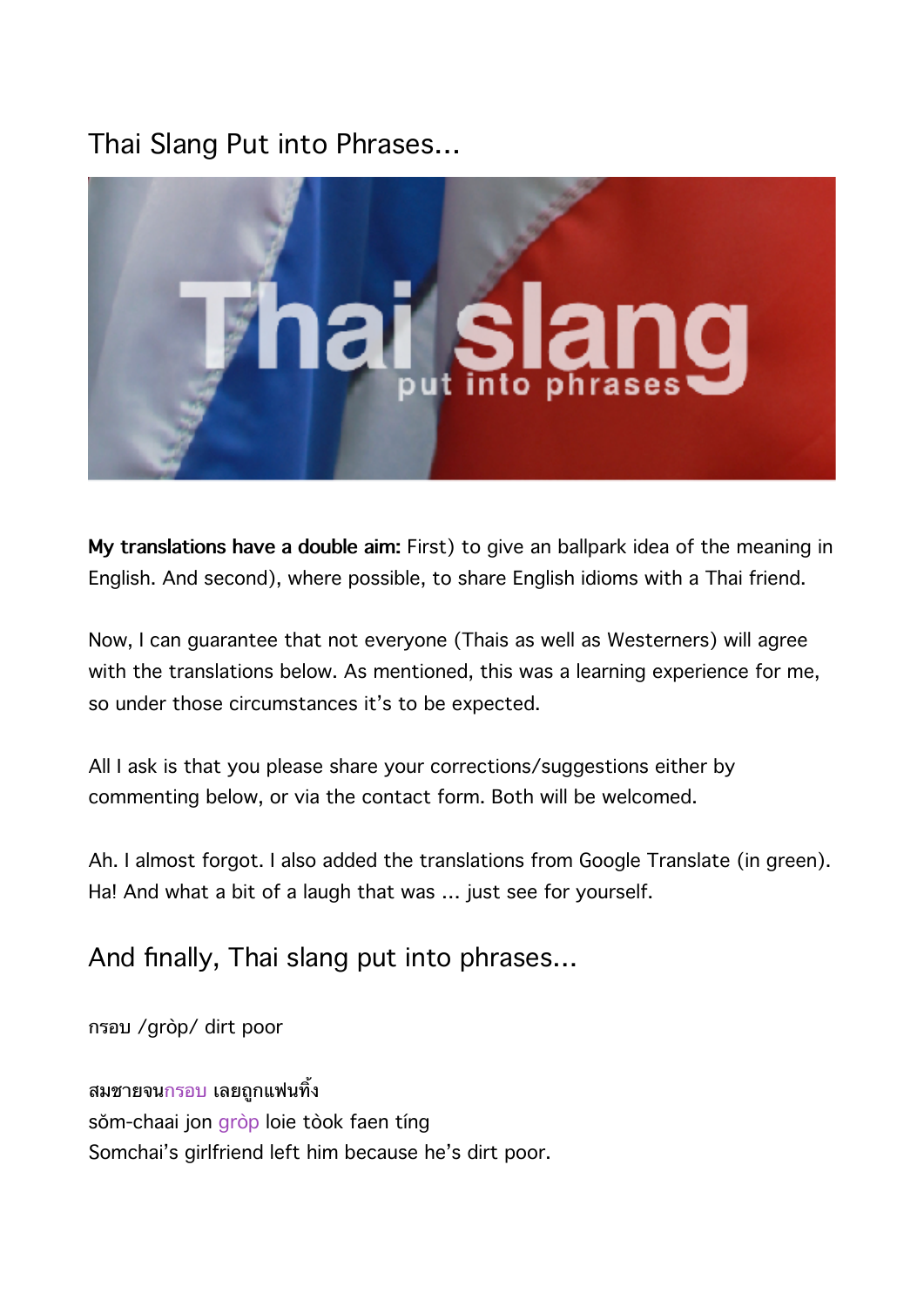GT: Somchai was crushed by the fans.

กรอย /gròi/ boring

้เรื่องผจณภัยที่เขาเล่ากร่อยมาก rêuang pà-jon pai têe kăo lâo gròi mâak The adventure story he told was so boring!

GT: The story of his adventures very chilly.

กระตก /grà dták/ abundant

ี่ เขาจีบผู้หญิงเก่งเขามีแฟนเป็นกระตั๊ก

kăo jèep pôo yĭng gèng kăo mee faen bpen grà dták He's good at flirting, that's why he gets extra bits on the side.

GT: He flirts with a good woman, he has a girlfriend.

กระตายตนตม /grà-dtàai dtèun dtoom/ the sky is falling (rabbit frightened of noise)

เรื่องนิดเดียวทำตกใจเป็นกระต่ายตื่นตม rêuang nít dieow tam dtòk jai bpen grà-dtàai dtèun dtoom You are making a mountain out of a molehill.

#### GT: A little scarecrow shocked.

กก /gík/ boyfriend, girlfriend, lover in a non-serious relationship

ผู้ชายคนนี้มีกิ๊กเป็นกระตั๊ก pôo chaai kon née mee gík bpen grà dták This guy gets bookoo fluff.

GT: This guy has a gaggle.

เกด /gèrt/ have a chance to shine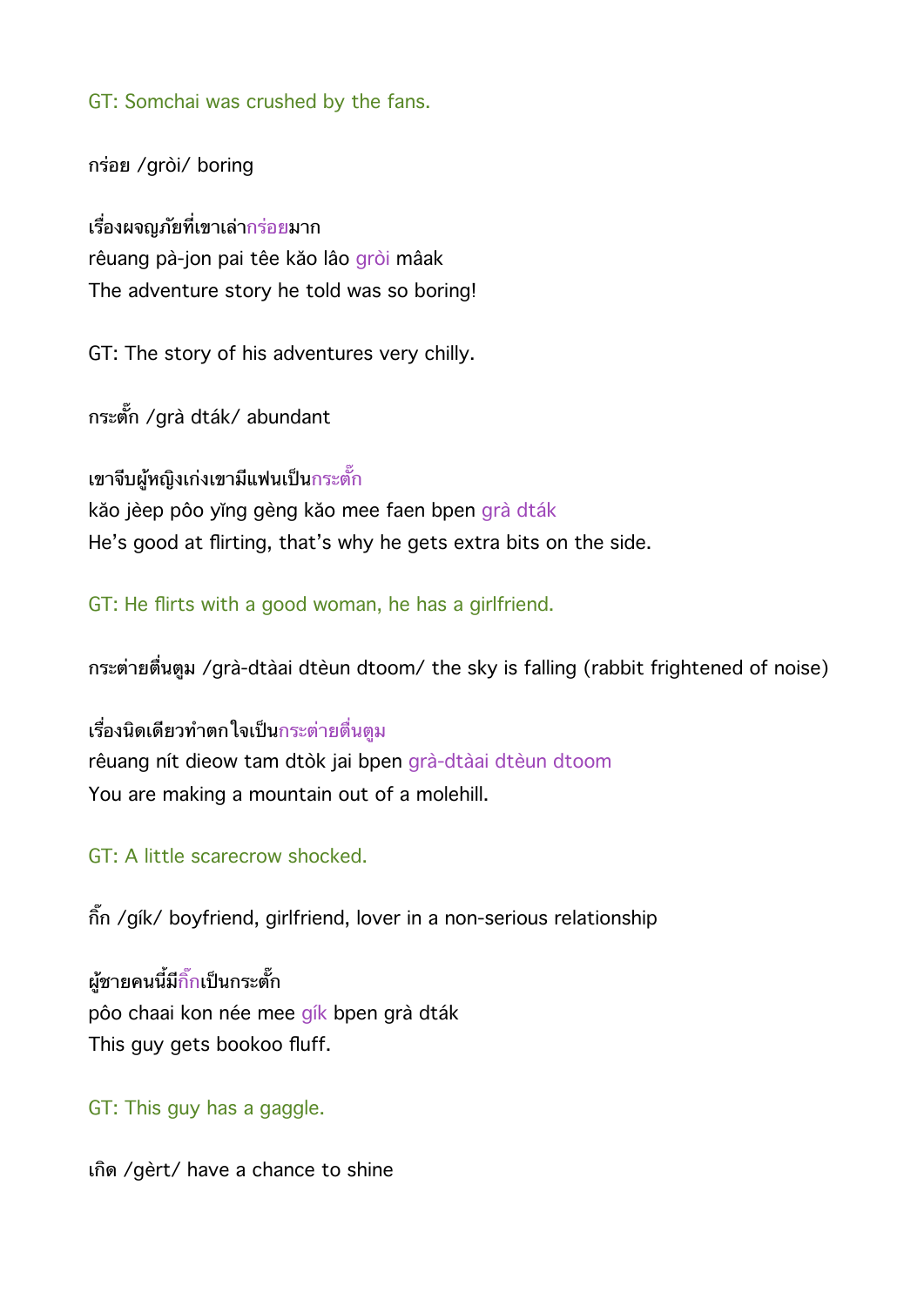้ใส่ชดนี้ไปงาน เกิดแน่นอน sài chút née bpai ngaan · gèrt nâe non Wearing this suit makes you look like a million bucks.

## GT: Put this dress to the birth of course.

uก้มือ /gâe meu/ try to do better when given a second chance (to fix a new hand)

้ว*ั*นก่อนเขาเล่นหมดเงิน วันนี้เขาจะแก้มือ wan gòn kăo lên mòt ngern · wan née kăo jà gâe meu The other day he lost all his money gambling. Today he expects to win.

GT: The day before he played all the money. Today he will revenge.

ไกออน /gài òn/ inexperienced guy, naive (innocent chicken)

เรองไมธรรมดาอยางนไกออนอยางเขาทไมได rêuang mâi tam-má-daa yàang née gài òn yàang kăo tam mâi dâai This is an unusual problem for a newbie to deal with.

GT: This is not as unusual as he can not do.

ขาประจำ /kăa bprà-jam/ regular customer

สมชายเป็นขาประจำร้านนี้เพราะคนขายสวย sŏm chaai bpen kăa bprà-jam ráan née prór kon kăai sŭay Somchai is a regular customer at this shop because of the nice looking vendor.

GT: Somchai is a regular attendant because of this beautiful salesman.

ขี้เต่า /kêe dtào/ silly/unimportant thing (armpit)

้อย่าคิดให้กลุ้มมันเป็นเรื่องขี้เต่า yàa kít hâi glûm man bpen rêuang kêe dtào Don't think too much; it's not such a big deal.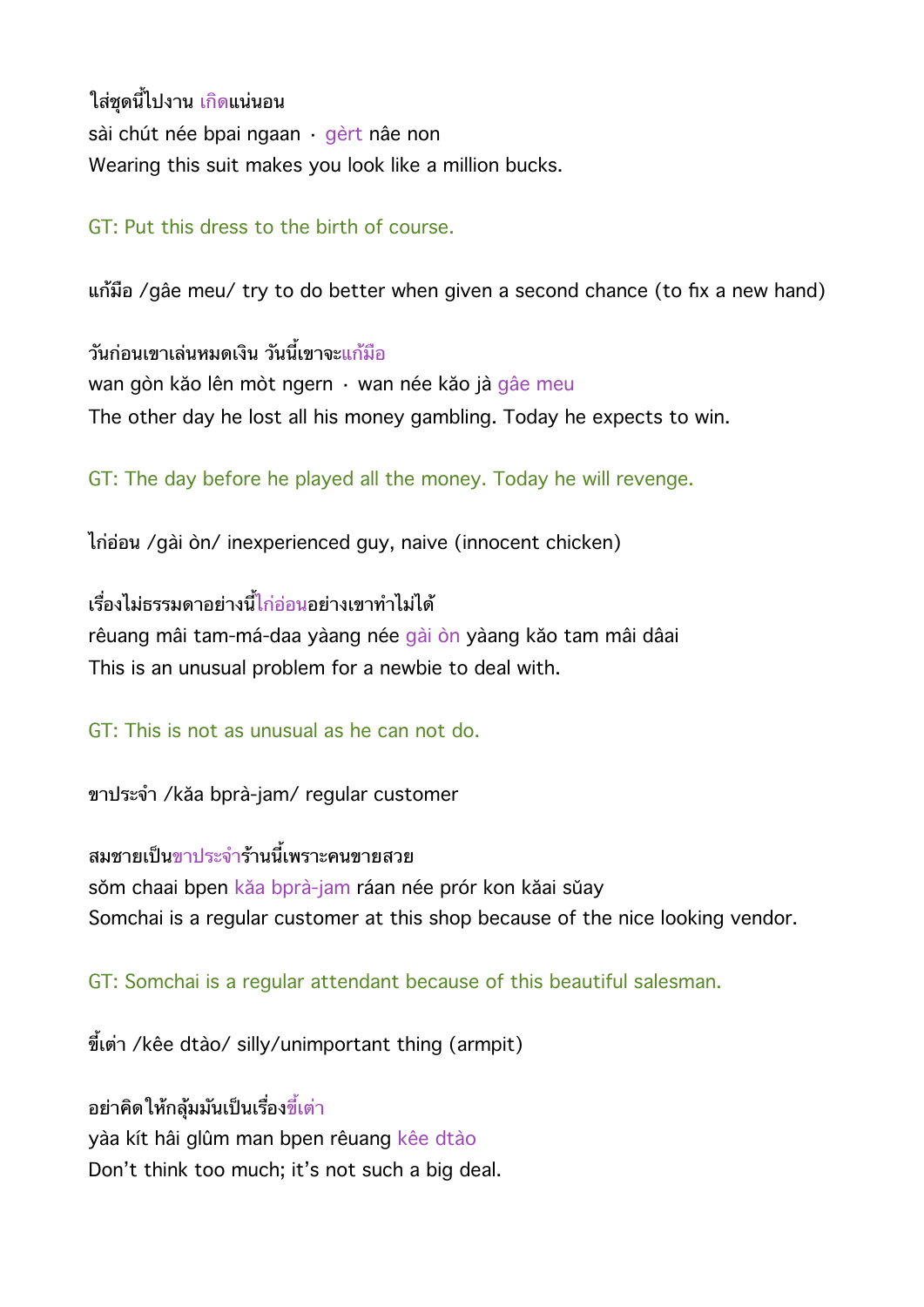## GT: Do not think of it as a dorky thing.

ขี้เลื่อย /kêe lêuay/ dull minded (sawdust)

ไอ้หัวขี้เลื่อย เรื่องแค่นี้ก็คิดไม่ออก âi hŭa kêe lêuay · rêuang kâe née gôr kít mâi òk Dmn you, stupid! It is what it is - no more and no less. You are clueless!

GT: Sawdust head This just does not work out.

ขึ้นกล้อง /kêun glông/ photogenic (rise in the camera)

ึ้นางแบบคนนี้ขึ้นกล้องมาก naang bàep kon née kêun glông mâak This model is mighty photogenic.

## GT: This model is very camera.

เขยวลากดน /kîeow lâak din/ tough, does not easily give in (long in the fang - long toothed)

บายจ้างคบบี้มับเขี้ยวลากดิบ naai jâang kon née man kîeow lâak din This employer is savvy.

GT: This employer is wily.

ควาย /kwaai/ stupid person (buffalo) ผัวฉันโง่เหมือน<u>ควาย</u> pŭa chăn ngôh mĕuan kwaai My husband is as foolish as a buffalo.

## GT: I'm a fool like a buffalo

คาโสหย /kâa sŏh-hûi/ overhead (cost / expense - Chinese origin?)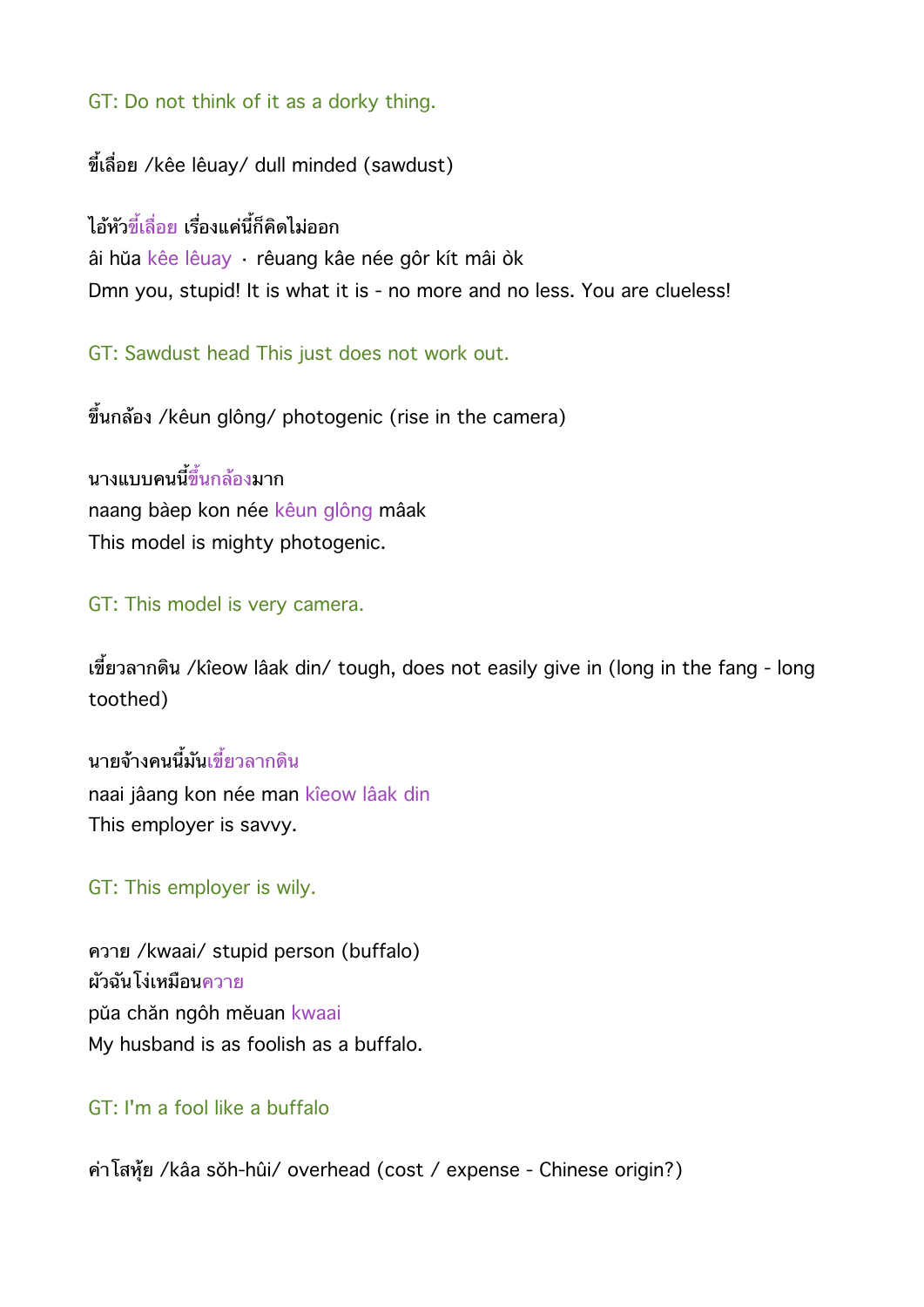คาโสหยแพงหฉ kâa sŏh-hûi paeng hŏo-chèe The cost is unreasonably high.

### GT: Expensive Expenses

คณไสย /kun-săi/ black magic

เขาคงโดนเมยนอยใชคณไสยเขาแลว kăo kong dohn mia nói chái kun-săi kâo láew His mistress must have used black magic on him.

GT: He was mistaken to use you occult.

เครื่องร้อน /krêuang rón/ act immediately with enthusiasm (hot engine)

นักวิชาการเพิ่งจบมากำลังเครื่องร้อน nák wí-chaa gaan pêung jòp maa gam-lang krêuang rón The junior academic is enthusiastic.

GT: The scholars have just finished the heat.

งก /ngók/ stingy

เขางกสดๆ ไมแบงใหใครหรอก kăo ngók sùt sùt · mâi bàeng hâi krai ròk He's way stingy. He won't share.

GT: She was not the best one to share it with.

งงเตก /ngong dtèk/ confused

คณพดอะไรฉนงงเตก kun pôot a-rai chăn ngong dtèk What are you going on about? I'm confused.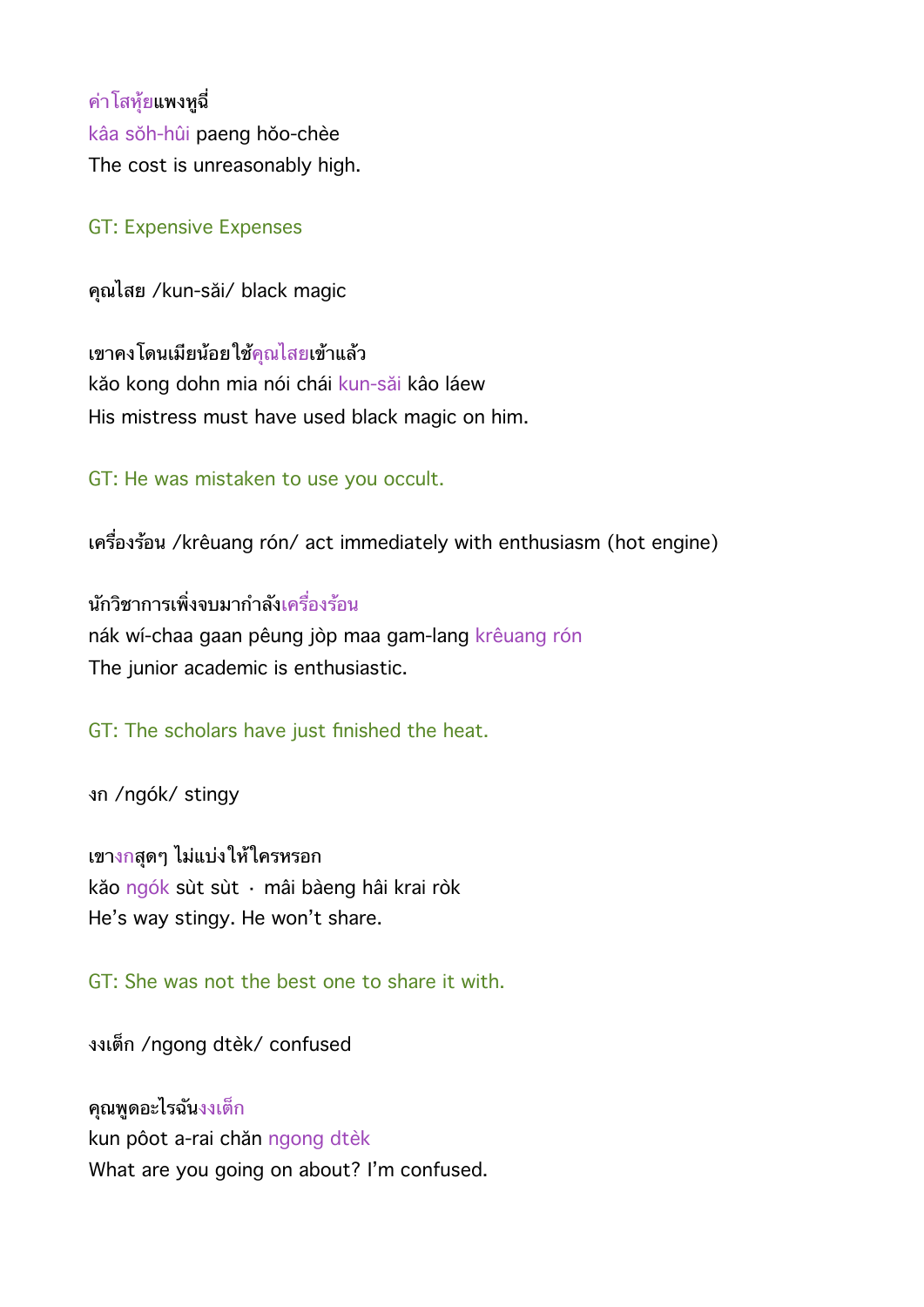## GT: What do you say?

งๆปลาๆ /ngoo ngoo bplaa bplaa/ knowing very little about something (snake snake fish fish)

ฉันพูดอังกฤษได้งูๆปลาๆ chăn pôot ang-grìt dâai ngoo ngoo bplaa bplaa My English is next to nothing.

## GT: I speak english

จอย /jŏi/ be sad and dejected (to be pale)

พอทุกคนรู้ว่าเขาโกหก เขาหน้าจ๋อยเลย por túk kon róo wâa kăo goh-hòk · kăo nâa jŏi loie Everyone knows he's lying. He went pale.

GT: Enough that everyone knows he is lying He's a lil

จบกบ /jàp gòp/ stumble and fall (to catch a frog)

้ถนนไม่ดี เดินดีๆ เดี๋ยวจับกบหร็อก tà-nŏn mâi dee · dern dee dee dĭeow jàp gòp rók It's a bad road. Walk carefully or you'll fall.

GT: The road is not good.

จ๊าบ /jáap/ cool (Onomatopoeic word?) ้ว้าว วันนี้คุณแต่งตัว<mark>จ๊าบจั</mark>ง wáao · wan née kun dtàeng dtua jáap jang Wow. You cleaned up mighty fine today!

GT: Wow, today you dress up!

จิ๊ก /jík/ steal little things (the sound of pecking something?)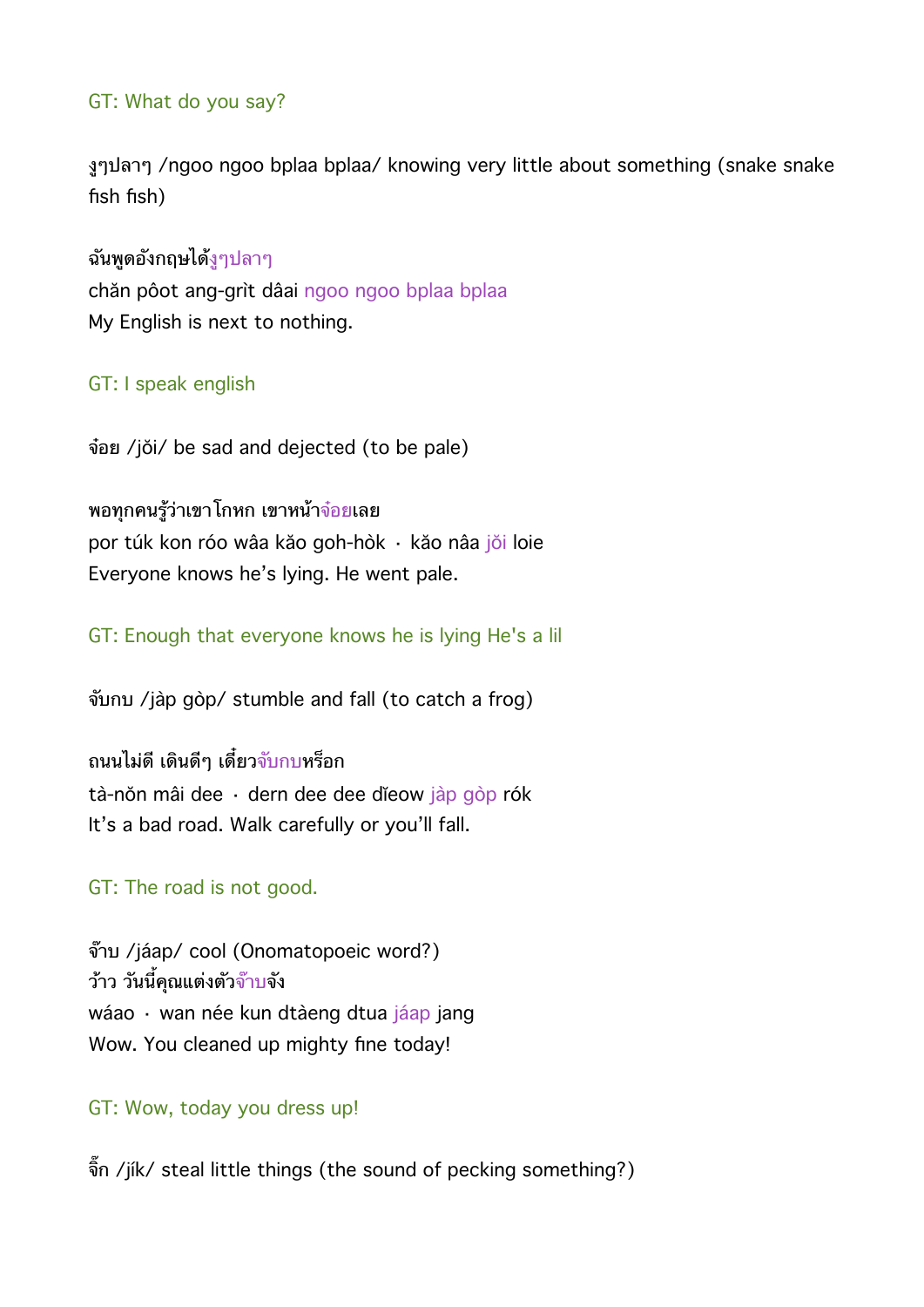่มีคนมาจิ๊กเงินในกระเป๋าตังฉัน mee kon maa jík ngern nai grà-bpăo dtang chăn Someone lifted money from my purse.

GT: Someone was juggling my wallet.

เจ /jáy/ older sister (Chinese word)

เจ้าของร้านเรียกตัวเองว่าเจ๊ jâo kŏng ráan rîak dtua ayng wâa jáy The shopowner refers to herself as 'older sister'.

GT: The owner called himself chef.

เจง /jéng/ going out of business (to collapse)

้ร้านนี้ขายไม่ดี เ<mark>จ๊ง</mark>ไปแล้ว ráan née kăai mâi dee · jéng bpai láew This shop sold badly, it's gone out of business already.

GT: This shop is not sold well gone.

เจง /jĕng/ cool, great!

้คุณพูดได้เจ๋งมาก kun pôot dâai jĕng mâak You speak very well!

#### GT: You say so cool

เจาะลก /jòr léuk/ investigate thoroughly (to drill deep)

เขากำลังเ<mark>จ</mark>าะลึกข่าวการเมือง kăo gam-lang jòr léuk kàao gaan meuang He's delving into politics.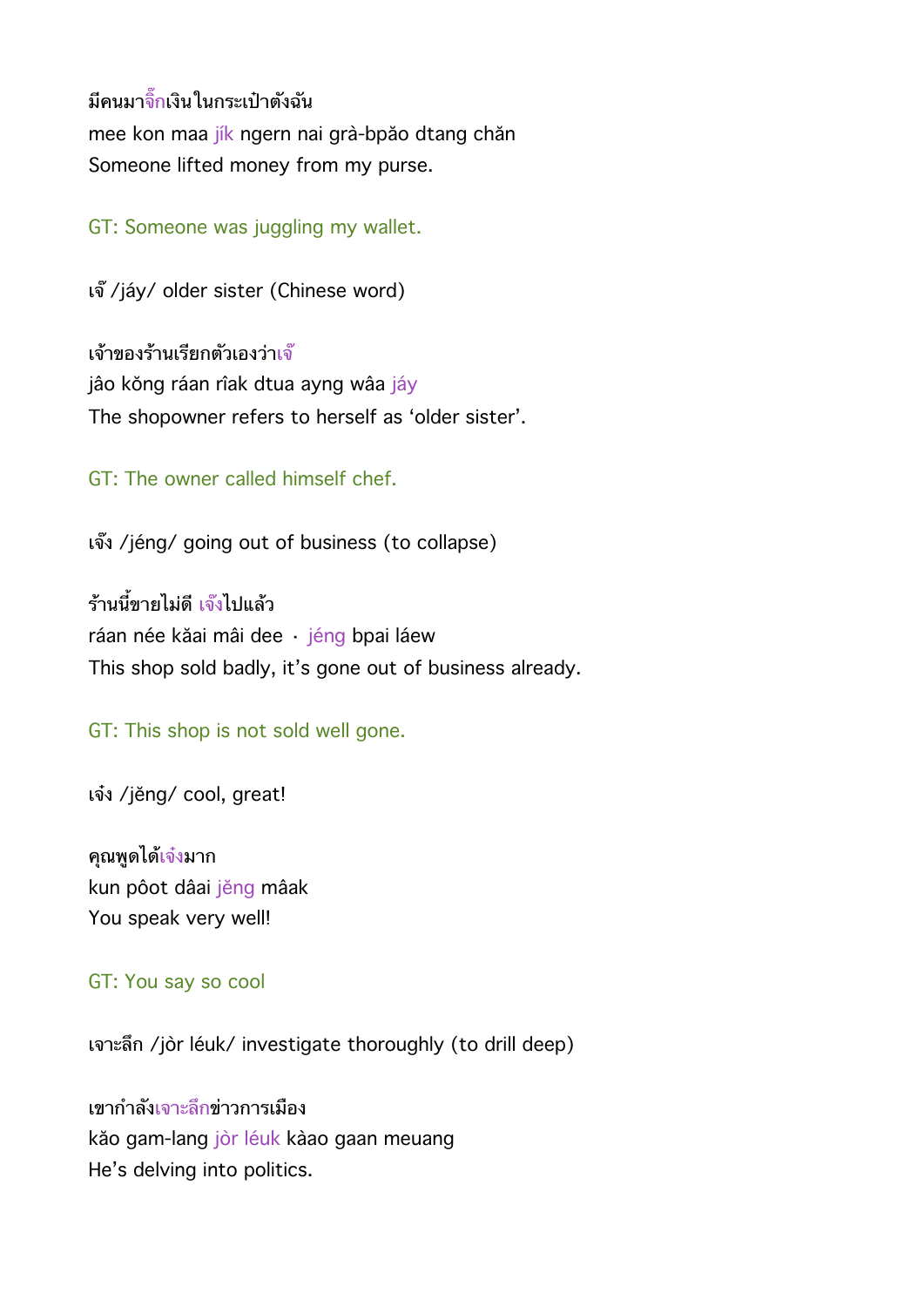GT: He's going deep into politics.

แจว /jăew/ wonderful! (Onomatopoeic word?)

ความคดคณแจวจรงๆ kwaam kít kun jăew jing jing Your idea is magnificent!

GT: Your thoughts are really beautiful.

แฉ /chăe/ reveal (possibly from English 'share')

ี<br>เขาเอาเรื่องเมียเก่ามาแฉ kăo ao rêuang mia gào maa chăe He reveals everything about his ex wife.

GT: He was the old man unfolding.

ชวด /chûat/ miss, lose out on (rat, animal of the Thai zodiac)

อย่าช้านะ เดี๋ยว<u>ชวด</u> yàa cháa ná · dĭeow chûat Don't be late or you'll lose out.

#### GT: Do not be late

ชะนี /chá-nee/ "woman" used by gay men (gibbons make sounds like ผัว /pŭa/ husband)

หมั่นไส้ชะนีพวกนี้ เดินตามผัวอย่ได้ màn sâi chá-nee pûak née · dern dtaam pŭa yòo dâai I despise women who walk behind their husbands.

#### GT: Gibbons Walk with your husband

ช้างน้ำ /cháang náam/ big, fat person (hippo)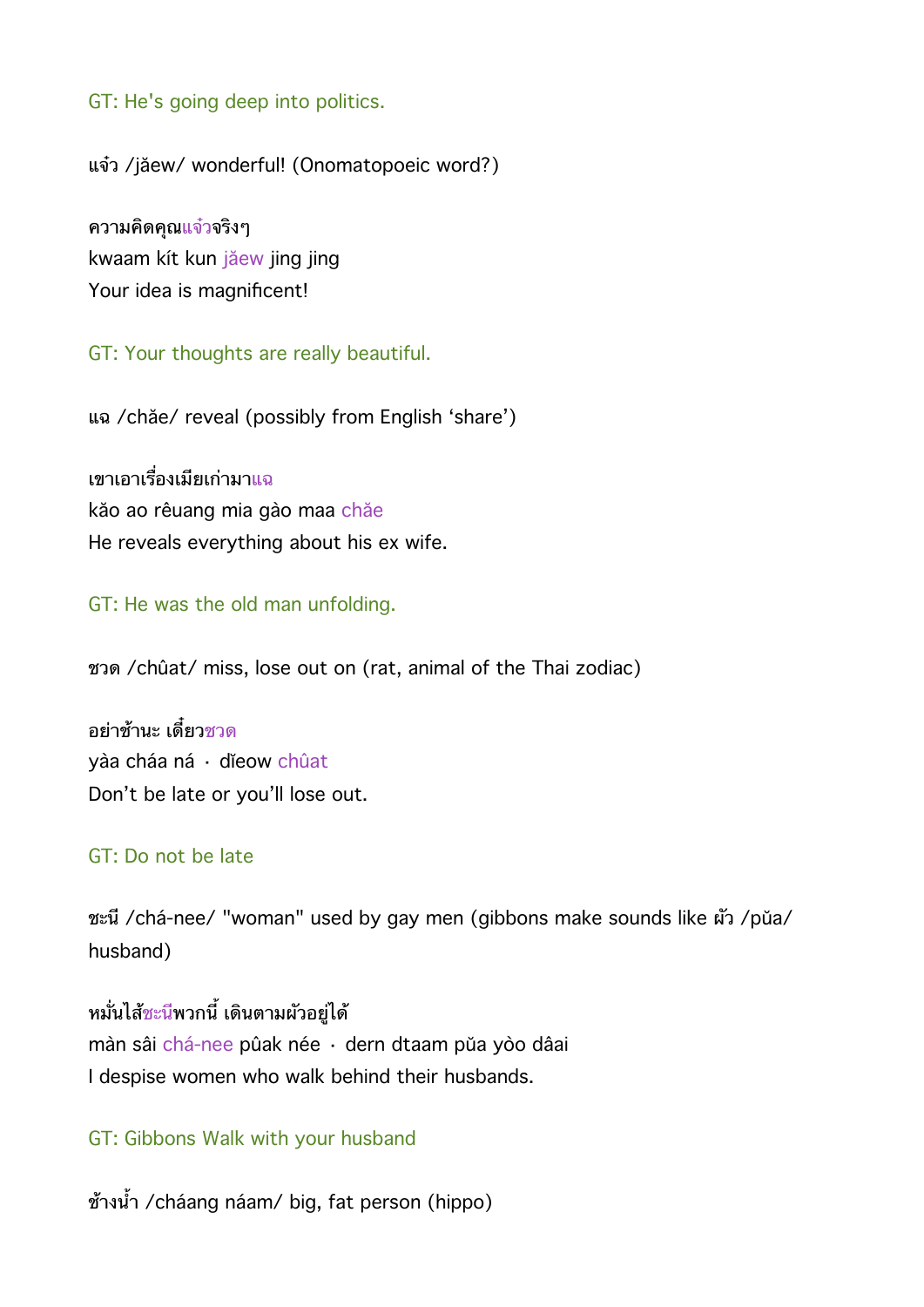เขาใส่ชุดนี้แล้วเหมือนช้างน้ำ kăo sài chút née láew měuan cháang náam In this dress she looks like a hippo.

## GT: He dressed like a waltz.

เช้งกะเด๊ะ /cháyng gà dé/ extremely beautiful and sexy woman (Onomatopoeic word?)

วันนี้คุณสวยเช้งกะเด๊ะจริงๆ wan née kun sŭay cháyng gà dé jing jing Today you look smoking hot.

## GT: You are really beautiful today.

เชย /choie/ old-fashioned

ชดคณเชยมาก chút kun choie mâak Your dress is out of fashion.

#### GT: You very cheesy

เชียร์แขก /chia kàek/ try to get customers to buy (loanword: 'cheer' on guests)

เขามีหน้าที่เชียร์แ<mark>ขกหน้าบาร์</mark> kăo mee nâa tee chia kàek nâa baa Her job is to attract customers into the bar.

GT: He has a cheeky face in front of the bar.

ซวย /suay/ unlucky

ซวยอีกแล้วงวดบี้ suay èek láew ngûat née Yet again I am unlucky with the lottery.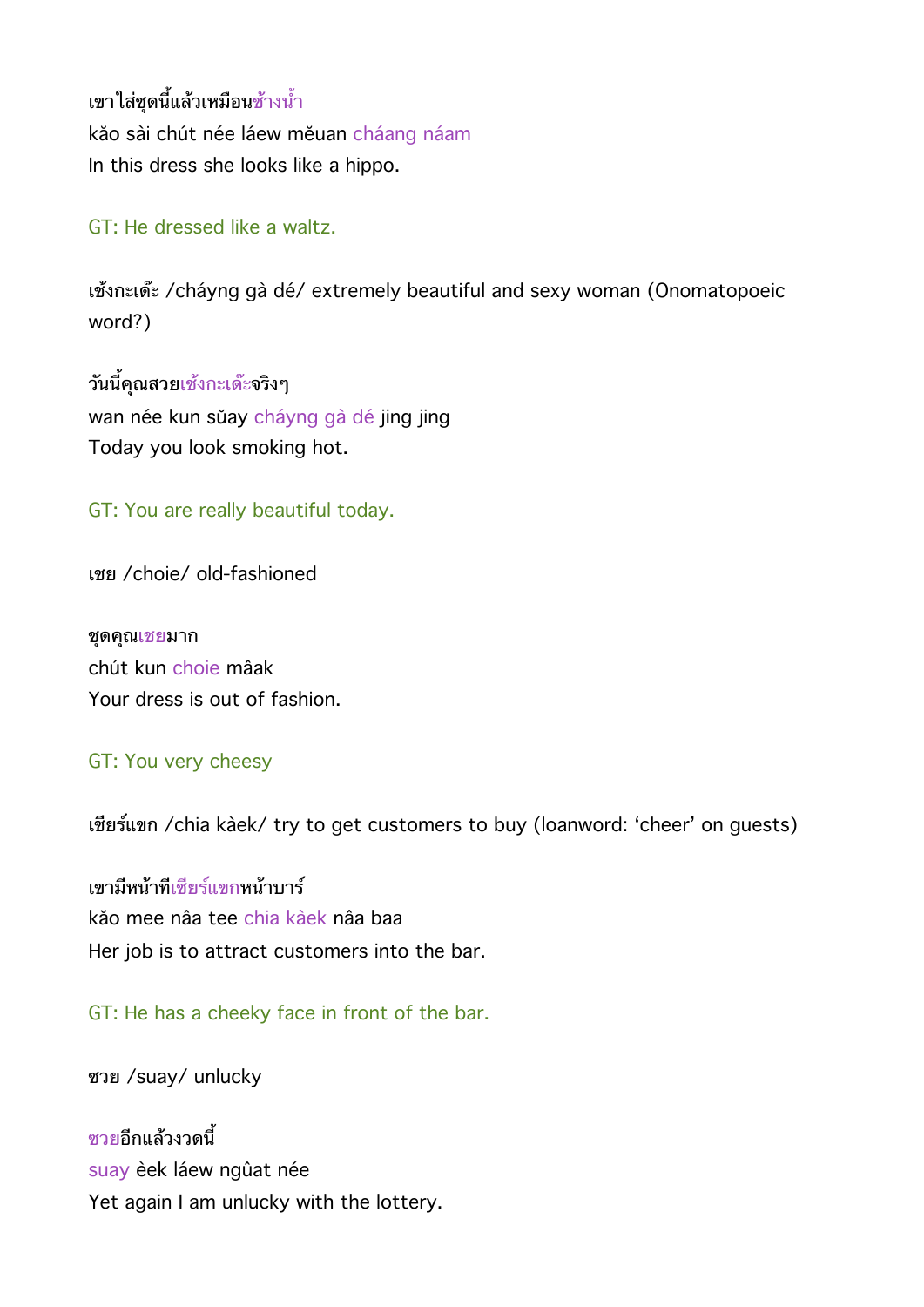GT: Hes again this period.

ซา /saa/ subside

้เมื่อก่อนขายของดี แต่ตอนนี้<mark>ซาลง</mark> mêua gòn kăai kŏng dee · dtàe dton-née saa long Before this we could make a good sale but it's slowed down now.

GT: Once before the sale of good. But now sa

ซา /sâa/ showy

หน่มคนนั้นทำตัวช่าชะไม่มี nùm kon nán tam dtua sâa sá mâi mee The young guy behaves like a big shot but he really really isn't.

GT: The young man does not have a body.

ซึ่ง /sîng/ brave and hip in expressing oneself, to race, to leave quickly (shortened from 'racing')

์ซึ่งมาเลย ฉันไม่มีเวลาแล้ว sîng maa loie · chăn mâi mee way-laa láew

Hurry! I don't have any time.

GT: I have no time.

เซ้ง /sáyng/ lease (Chinese origin?)

้ตึกนี้ให้เ<u>ซ้</u>งทกๆ10 ปี dtèuk née hâi sáyng túk túk sìp bpee This building has a ten year lease.

GT: This building is rented every 10 years.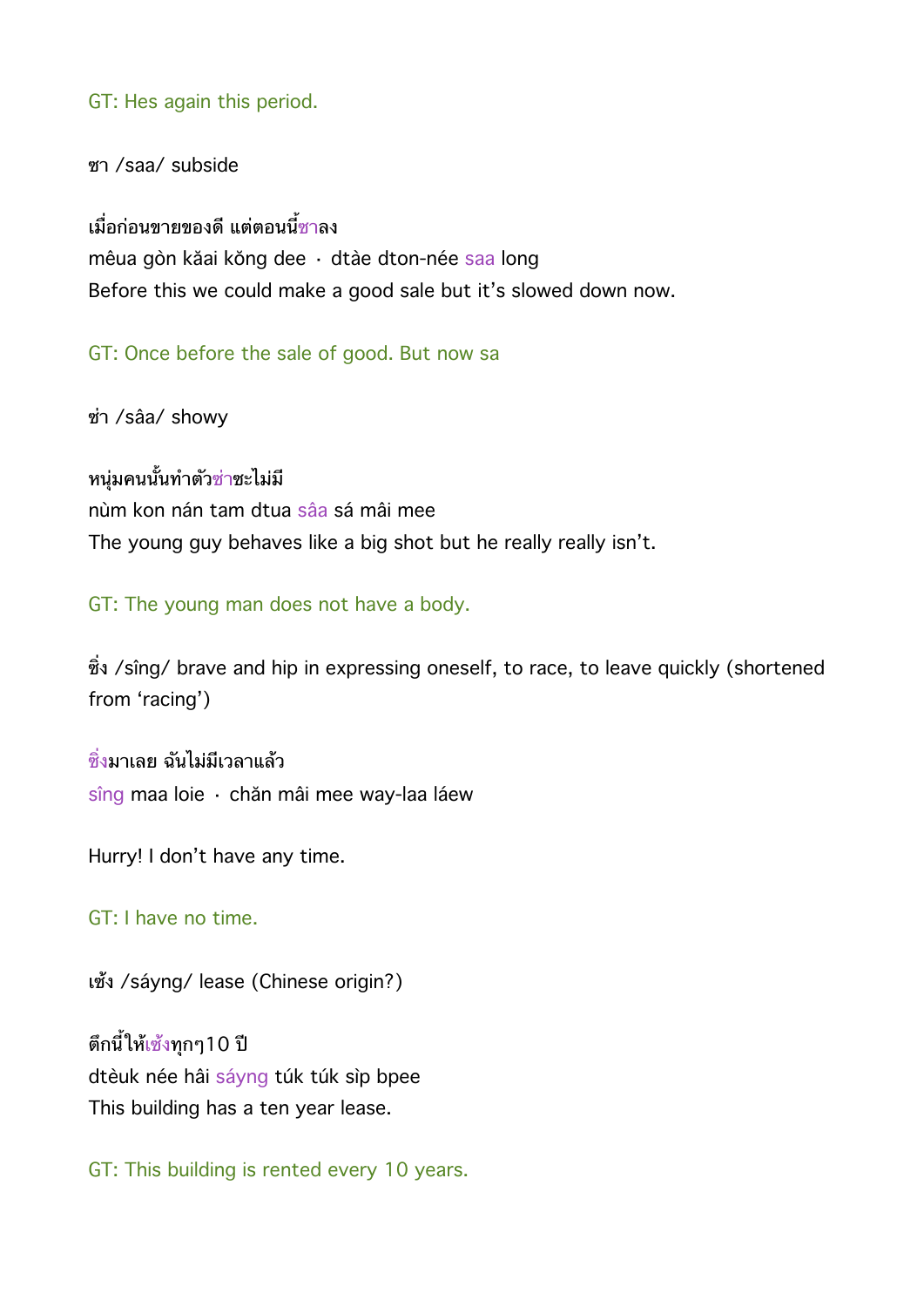เซง /seng/ dull

ผมเ<mark>ซ</mark>็งกับงานนี้มาก pŏm seng gàp ngaan née mâak I'm really bored with this job.

GT: I was very impressed with this job.

ดอกฟา /dòk fáa/ high-ranking woman, young female of rich and powerful family (sky flower)

้เธอเป็น<u>ดอกฟ้า</u> ผมเป็นหมาวัด ter bpen dòk fáa · pŏm bpen măa wát She's an uptown girl - I'm a backstreet guy.

## GT: She is a fairy.

ดองงาน /dong ngaan/ procrastinate on working (pickling the job - slowing down work)

เจานายบนเพราะเขาชอบดองงาน jâo naai bòn prór kăo chôp dong ngaan The boss complains because his employee likes to slow down the job.

GT: The boss complained because he liked the job.

ดำน้ำ /dam náam/ guess (diving without knowing what you'll hit)

คุณไม่รู้จริงอย่ามา<mark>ด</mark>ำน้ำ kun mâi róo jing yàa maa dam náam You don't really know for sure, you just guess.

## GT: You do not know, do not dive

ดีแตก /dee dtàek/ turning out to be not so good (broken goodness)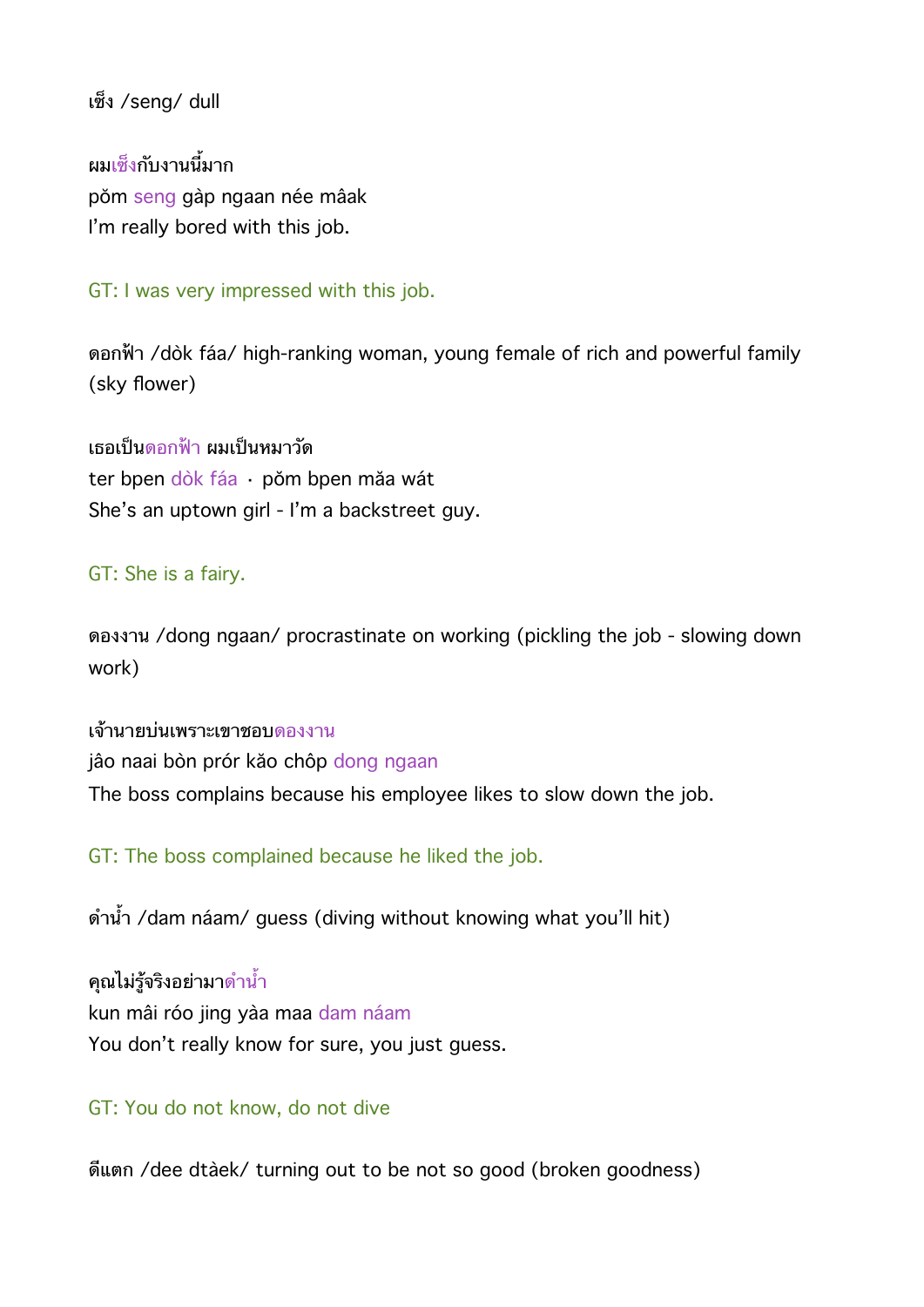เขาเคยดี แต่เดี๋ยวบี้ดีแตก kăo koie dee · dtàe dĭeow née dee dtàek He used to be nice but now he's just full of it.

GT: He used to be good, but now it's good.

ดไมจด /doo mâi jèut/ not looking good (look not bland?)

ิชดที่ใส่ไปงานเมื่อคืน ดไม่จืดเลย chút têe sài bpai ngaan mêua keun · doo mâi jèut loie The dress you wore at the party last night did not do you any justice.

GT: The dress that was put to work last night did not look fresh.

เดกกะโปโล /dèk gà-bpoh-loh/ dirty, uncivilized and innocent child (childish child)

คณแตงตวใหลกยงกบเปนเดกกะโปโล kun dtàeng dtua hâi lôok yang gàp bpen dèk gà-bpoh-loh You dress like trailer trash.

GT: You are also dressed up as a child.

เดกแนว /dèk naew/ young person who follows all the new trends (stylish kids)

้เด็กคนนี้แต่งตัวเป็นเด็กแนว dèk kon née dtàeng dtua bpen dèk naew This child dresses trendy.

GT: This kid is dressed up as a kid.

เดน /dêrn/ stylish and modern, go-go (shortened from 'modern')

ผมชอบมองเขาเพราะเขาแต่งตัวเดิ้นมาก pŏm chôp mong kăo prór kăo dtàeng dtua dêrn mâak I like to ogle him because he dresses stylishly.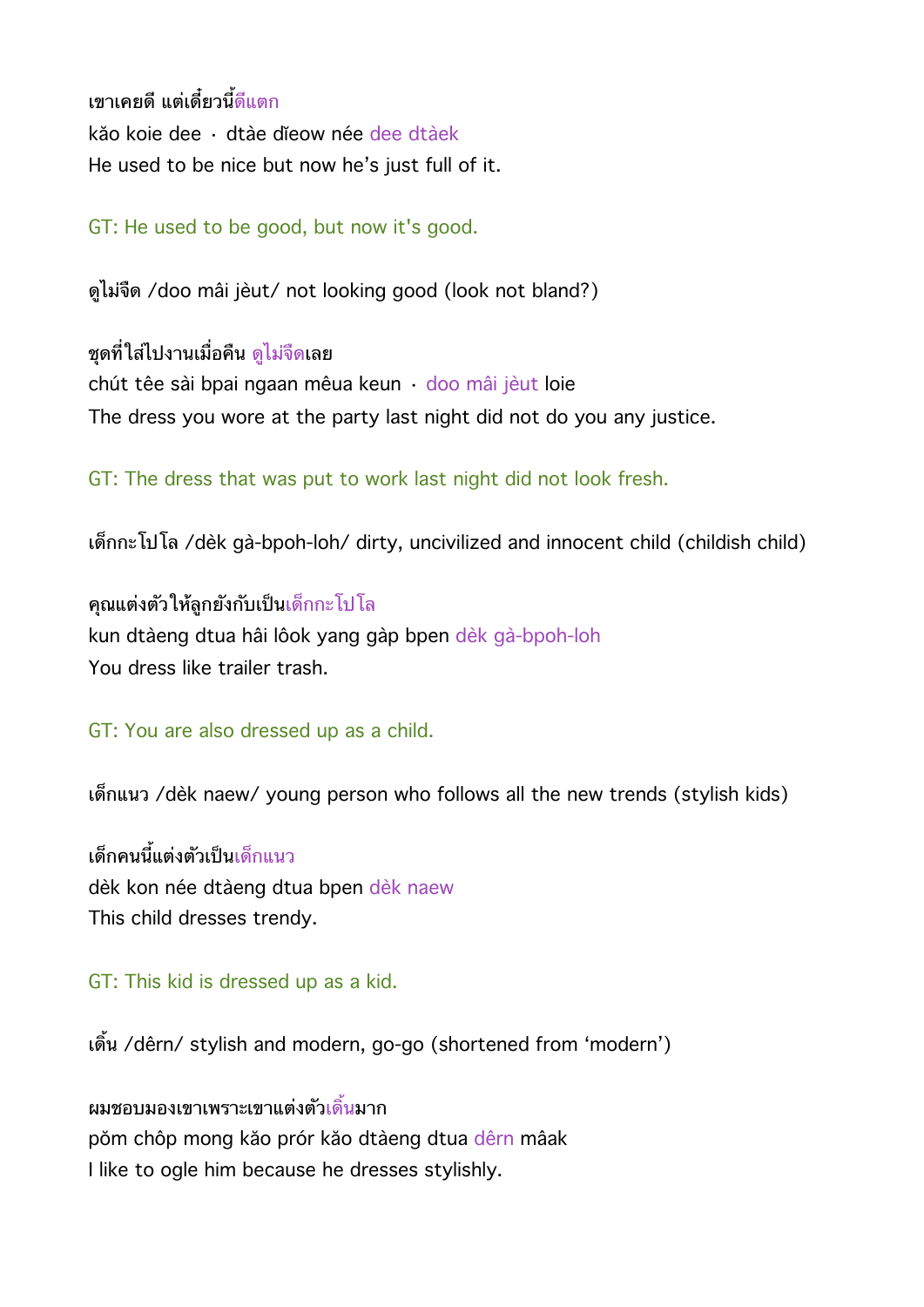## GT: I like looking at him because he is very

เดี๋ยง /dîang/ dead, out of order, broken, unwell

ตอนนี้เดี๋ยง ขอพักก่อน dton-née dîang · kŏr pák gòn (I'm) feeling unwell now, (I) want to rest.

#### GT: Now, let's rest.

ไดโนเสาร /dai-noh-săo/ old-fashioned (dinosaur, English loanword)

อย่าทำตัวเป็นไดโนเสาร์เต่าล้านปีได้มั้ย yàa tam dtua bpen dai-noh-săo dtào láan bpee dâai máai Don't behave like a dinosaur! Will you?

#### GT: Do not act like a million-year-old dinosaur turtles?

ตกมาตาย /dtòk máa dtaai/ fail before reaching success or goal (fall down from a horse and die)

เขาทำดีมาตลอดแต่ตกม้าตายตอนเกษียณ kăo tam dee maa dtà-lòt dtàe dtòk máa dtaai dton gà-sĭan He started out well but in the end fell flat on his face.

GT: He's done good, but he fell off his horse when he retired.

ตงฉน /dtong-chĭn/ work honestly (Chinese origin?)

# ตำรวจคนนี้ได้รางวัลเพราะเขาทำงานตงฉินจริงๆ

dtam-rùat kon née dâai raang-wan prór kăo tam ngaan dtong-chĭn jing jing This policeman received a reward because he's super honest on the job.

GT: This cop won because he worked really hard.

ตม /dtôm/ bamboozle, trick, deceive (to boil)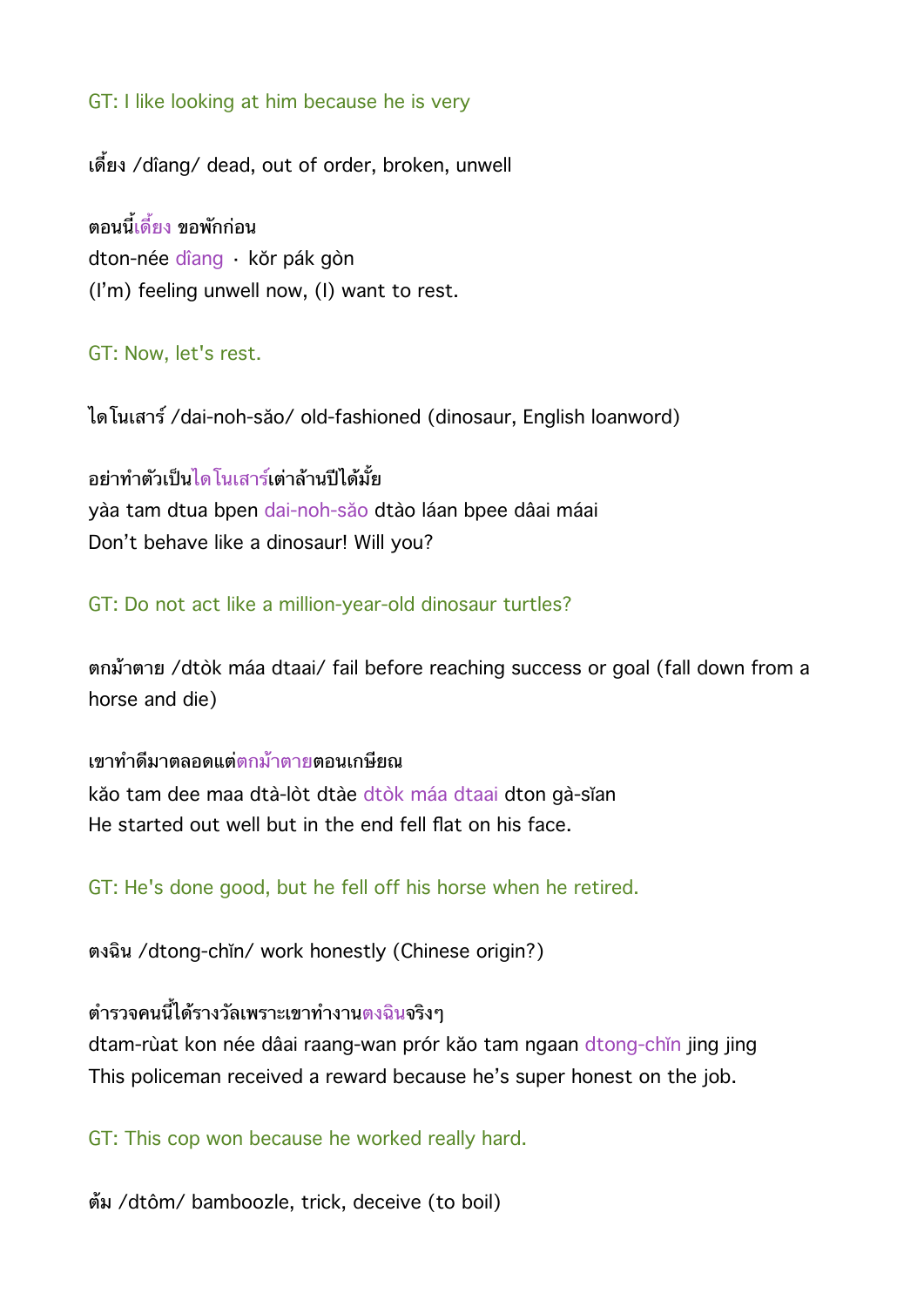ฉันโดนเพื่อนต้มจนสก chăn dohn pêuan dtôm jon sùk I was ripped off by a friend.

GT: I was cooked until cooked.

ตอยหอย /dtòi hŏi/ very talkative (to keep punching a shell to break it)

ผู้หญิงคนนี้พูดเป็นต่อยหอย pôo yǐng kon née pôot bpen dtòi hŏi This woman has a motor mouth.

GT: This girl is talking

ตวซวย /dtua suay/ jinx (unlucky person)

แกมนตวซวย ไปไกลๆ ไป gae man dtua suay · bpai glai glai bpai You're jinxed. Get away from me.

GT: It's far far away.

ตาถว /dtaa tùa/ be careless (peanut eyes)

แกมนตาถวจรงๆ นมนของปลอม gae man dtaa-tùa jing jing nêe man kŏng bplom You really turn a blind eye to fakes.

GT: You really eye it. This is fake

ติ๊งต*้*อง /dtíng-dtóng/ wacky (Onomatopoeic word?)

เขาชอบทำตัวติ้งต้อง kăo chôp tam dtua dtíng-dtóng He likes to act crazy.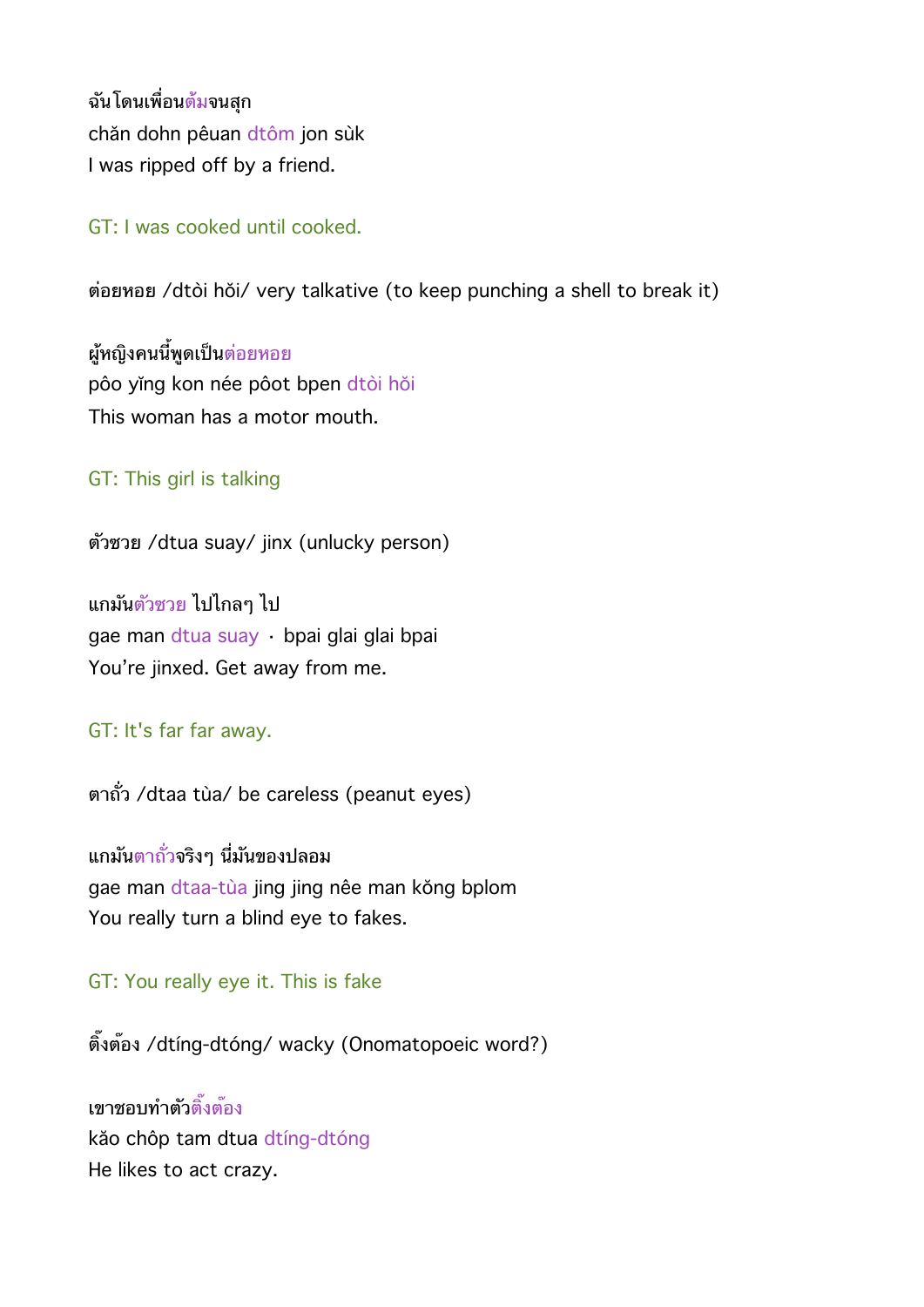#### GT: He likes to do

ตดดน /dtìt din/ down-to-earth, earthy (to stick to the ground)

เขารวยมากแต่ชอบทำตัวติดดิน kăo ruay mâak dtàe chôp tam dtua dtìt din He's rich but down to earth.

GT: He is very wealthy but likes to stick to the soil.

ตนแมว /dteen maew/ burglar (cat feet - cats walk softly, soundless)

้เมื่อคืนฝนตก ตื่นแมวเข้าบ้านไม่ร*ั*ตัว

mêua keun fŏn dtòk · dteen maew kâo bâan mâi róo dtua Last night when it rained we didn't know a burglar had come into the house.

GT: When the rain falls, the cat's feet enter the house unconsciously.

เตะฝน /dtè fùn/ unemployed (to kick the dust)

ี่ เขาไม่มีงานทำเดินเตะฝุ่นทุกว*ั*น kăo mâi mee ngaan tam dern dtè fùn túk wan He's out of work. He's forever without a job.

GT: He does not have to do daily walks.

เตาลานป /dtào láan bpee/ very old-fashioned person (million year old turtle)

ความคิดแบบเต่าล้านปีนี่ เลิกได้แล้ว kwaam kít bàep dtào láan bpee nêe · lêrk dâai láew This outmoded idea has long ceased to be.

GT: This Taoist idea has ceased to exist.

แต๊ะอั๋ง /dtáe-ăng/ grope or touch sexually (Chinese origin?)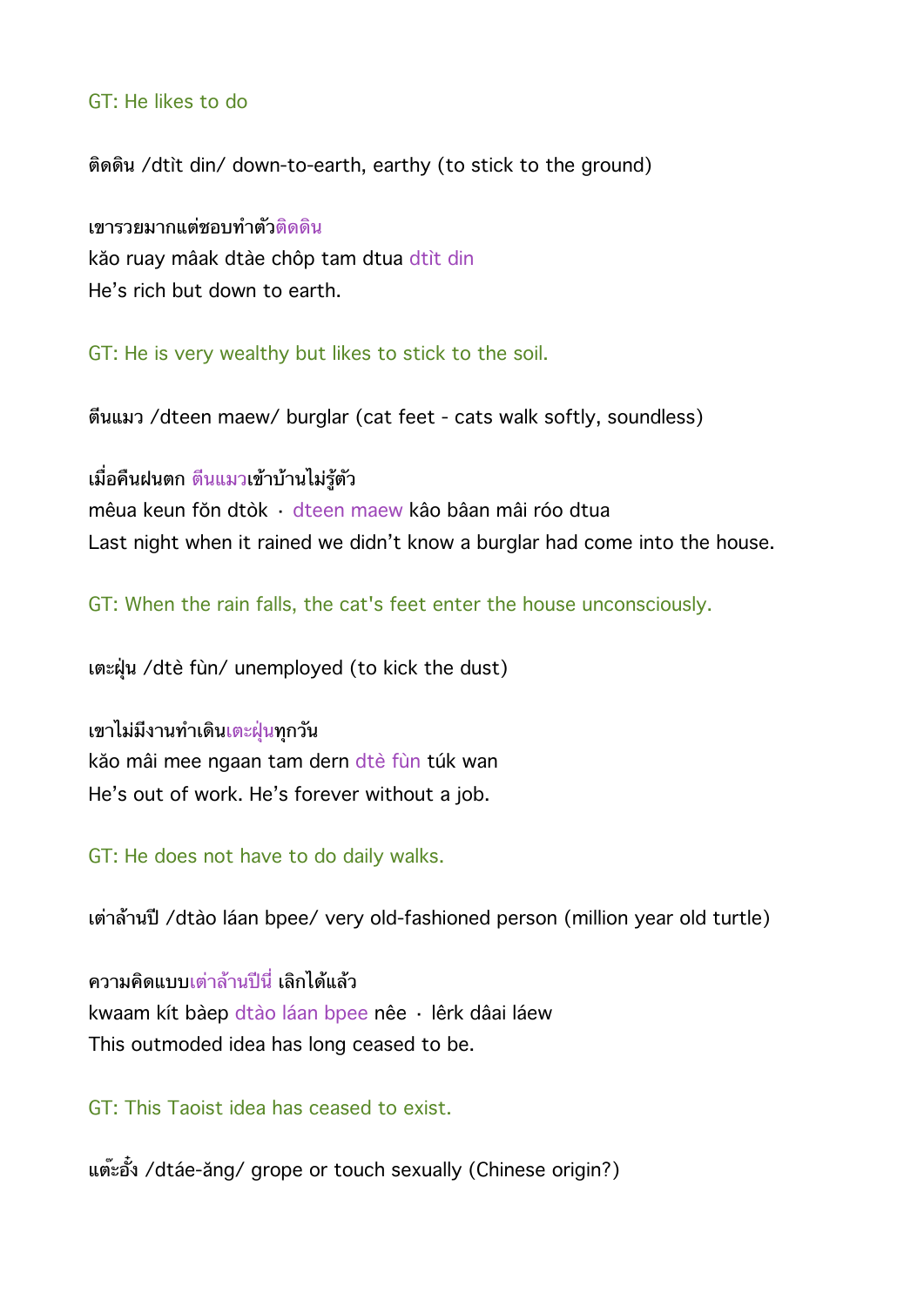เวลาอยู่บนรถเมล์ระวังโดนแต๊ะอั้งนะ

way-laa yòo bon rót may rá-wang dohn dtáe-ăng ná Watch out for gropers when you are on the bus.

## GT: Time to be on the bus.

ทง /têung/ amazed (Onomatopoeic word?)

เขาพดได้น่าทึ่งมาก kăo pôot dâai nâa têung mâak He's impressive when he speaks.

GT: He speaks amazingly.

ทเรศ /tú-râyt/ obscene, shabby (ugly)

หยดท<del>ำทเรศ</del>ๆ ได้มั้ย yùt tam tú-râyt tú-râyt · dâai máai Can you stop being so disgusting!?

## GT: Can you make it?

นกเขา /nók kăo/ cock, penis (dove)

ี่ ช่วงนี้ไม่รู้เป็นไร นกเขาไม่ขันเลย hûang née mâi róo bpen rai · nók kăo mâi kăn loie I don't know what's wrong with my penis. It isn't alert at all.

GT: This is not known. Dove no fun

นกตอ /nók dtòr/ informant (bird decoy)

หมอนั่นมันเป็นนกต่อของตำรวจ mŏr nân man bpen nók dtòr kŏng dtam-rùat That guy is a stool pigeon for the police.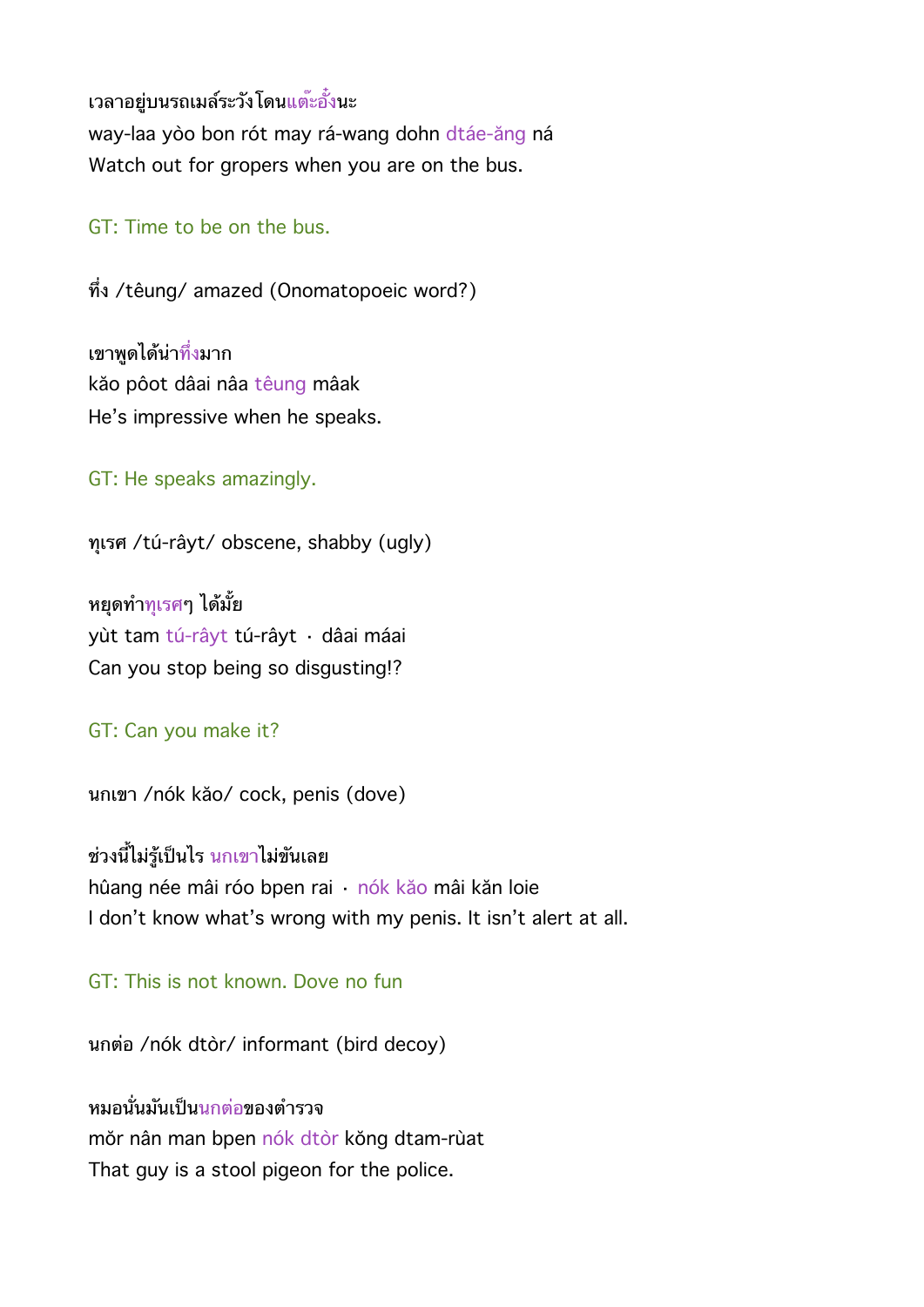GT: That doctor is a police bird.

นั่งนก /nâng nók/ sleep while sitting (sitting bird)

เขานั่งนกอยู่ที่โต*๊*ะทำงาน kăo nâng nók yòo têe dtó tam ngaan He fell asleep sitting straight up at the table at work.

## GT: He sat at the desk.

น้ำเน่า /nám nâo/ dull and monotonous, soapy, soap operas (drains are not filled with good water)

สมัยนี้มีแต่ละครน้ำเน่า sà-măi née mee dtàe-lá kon nám nâo These days there are only monotonous soaps.

#### GT: This is a soap opera.

นิ้ง /níng/ superb (Onomatopoeic word?)

้วันนี้คณสวยนิ้งจริงๆ ใครๆก็มอง

wan née kun sŭay níng jing jing krai krai gôr mong Today you are gorgeous indeed, everyone is looking at you.

GT: Today you're really pretty looking at anyone.

เนี้ยบ /níap/ perfect, smart

อาจารย์คนนี้แต่งตัวเนี้ยบมาก aa-jaan kon née dtàeng dtua níap mâak This professor is a smart dresser.

GT: This teacher is very dressed up.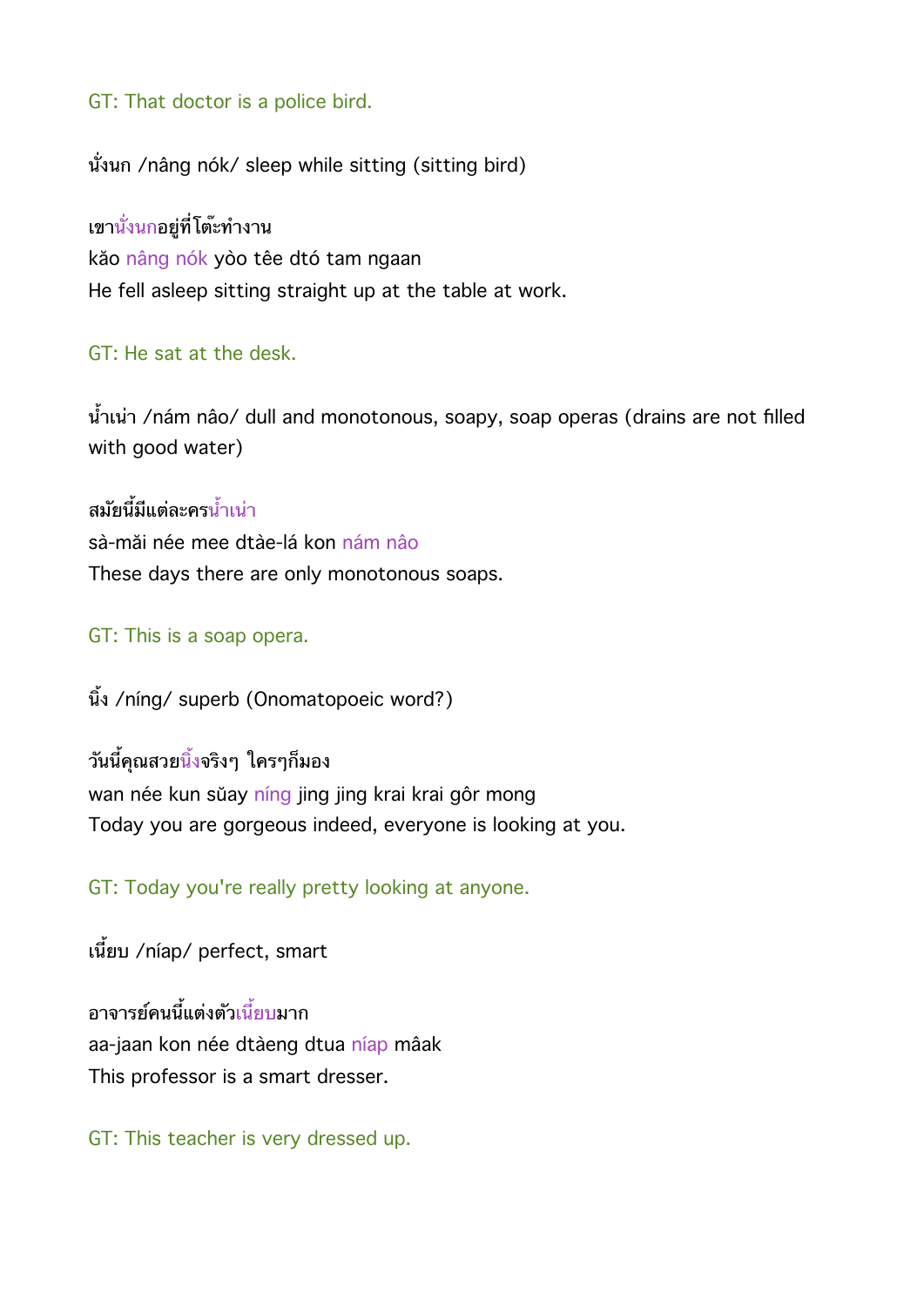บอกผาน /bòk pàan/ inflate the price of something

ี่นี่ราคาปกติ ไม่ได้บอกผ่าน nêe raa-kaa bpòk-gà-dtì · mâi dâai bòk pàan This is the normal price. I didn't put it up.

GT: This price is not usually told through.

บ๊อง บ๊องๆ /bóng · bóng bóng/crazy (Onomatopoeic word?)

ิชายคนนี้ยิ่งแก่ ยิ่งทำตัวบ๊องๆ chaai kon née yîng gàe · yîng tam dtua bóng bóng This man, the older he gets, the crazier he acts.

GT: This man is older. The act

บ้าๆบอๆ /bâa bâa bor bor/ crazy (Onomatopoeic word?)

เขาชอบพูดเรื่องบ้าๆ บอๆ kăo chôp pôot rêuang bâa bâa bor bor He likes to talk about crazy things.

#### GT: He likes to talk crazy

ปลอยไก /bplòi gài/ embarrassed, make a silly or careless mistake (to release chickens)

ล่ามคนนั้น<u>ปล่อยไก่</u> แปลผิดโดยไม่ร้ตัว lâam kon nán bplòi gài · bplae pìt doi mâi róo dtua That guy unknowingly made a mistake. He translated it incorrectly.

GT: That translator is bloated. Misunderstandings

ปอดแหก /bpòt hàek/ chicken-hearted (broken lungs)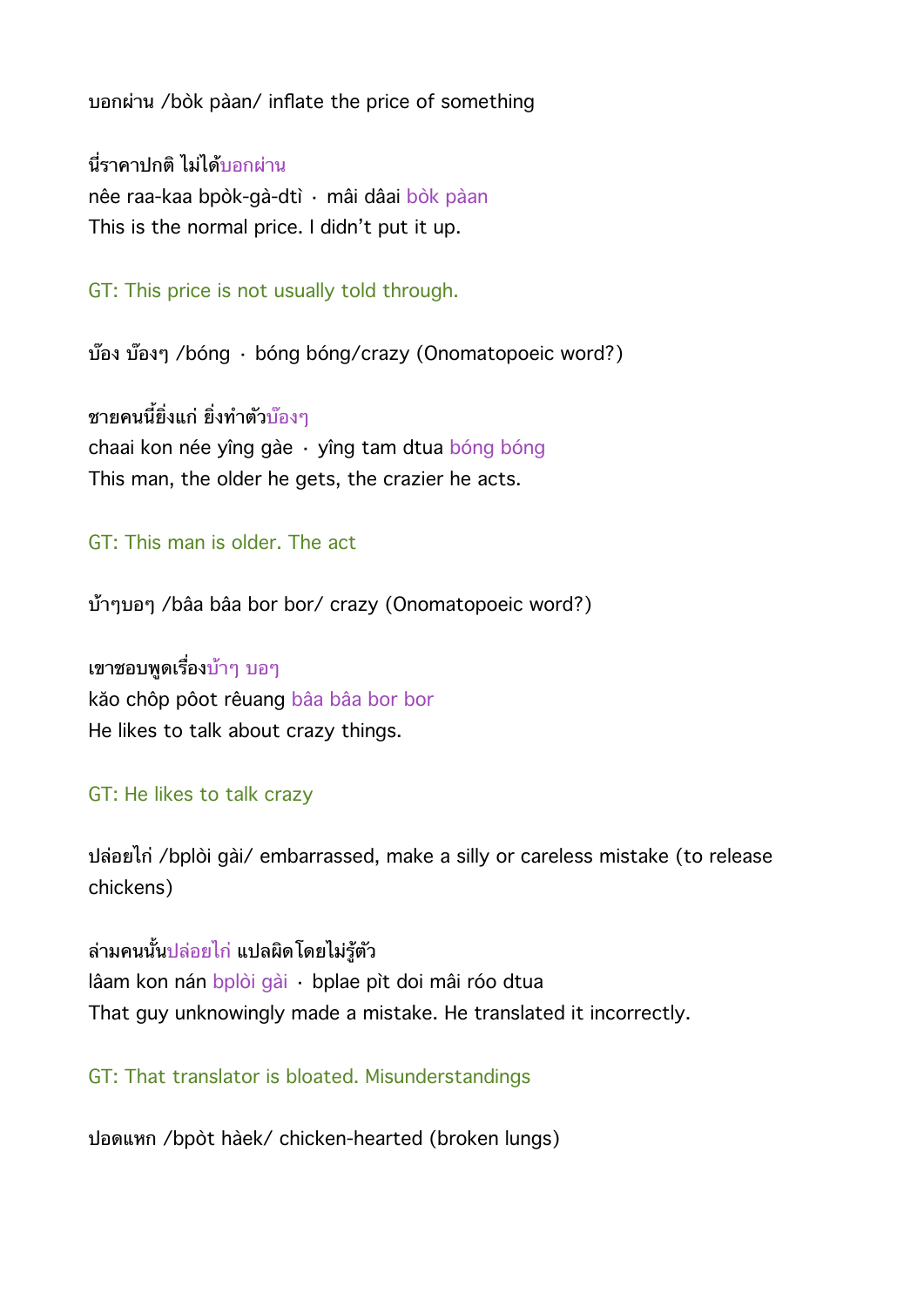เขาปอดแหกไมกลาเดนคนเดยวตอนกลางคน kăo bpòt hàek mâi glâa dern kon dieow dtorn glaang keun He's a coward. He not brave enough to walk by himself at night.

GT: He did not dare to walk alone at night.

ปั้นเรื่อง /bpân rêuang/ make up a story (to mold a story)

้เด็กคบบี้ชอบปั้นเรื่อง dèk kon née chôp bpân rêuang This kid likes to make up stories.

GT: This kid likes molding stuff.

ปากหอยปากป /bpàak hŏi bpàak bpoo/ someone who gossips and causes damage to others (shell mouth, crab mouth)

อยาไปฟงพวกปากหอยปากป yàa bpai fang pûak bpàak hŏi bpàak bpoo Don't listen to big mouths.

GT: Do not listen to the phalanx.

ปง /bpíng/ click - between lovers (Onomatopoeic word?)

ผมเห็นเธอก็<mark>ปั</mark>้งเลย pŏm hĕn ter gôr bpíng loie I loved her at first sight.

GT: I see you are screaming.

แปบ /bpáep/ one little moment (Onomatopoeic word?)

เขาไปแปบเดยวแลวกกลบมา kăo bpai bpáep dieow láew gôr glàp maa She went away for just a minute and then came back.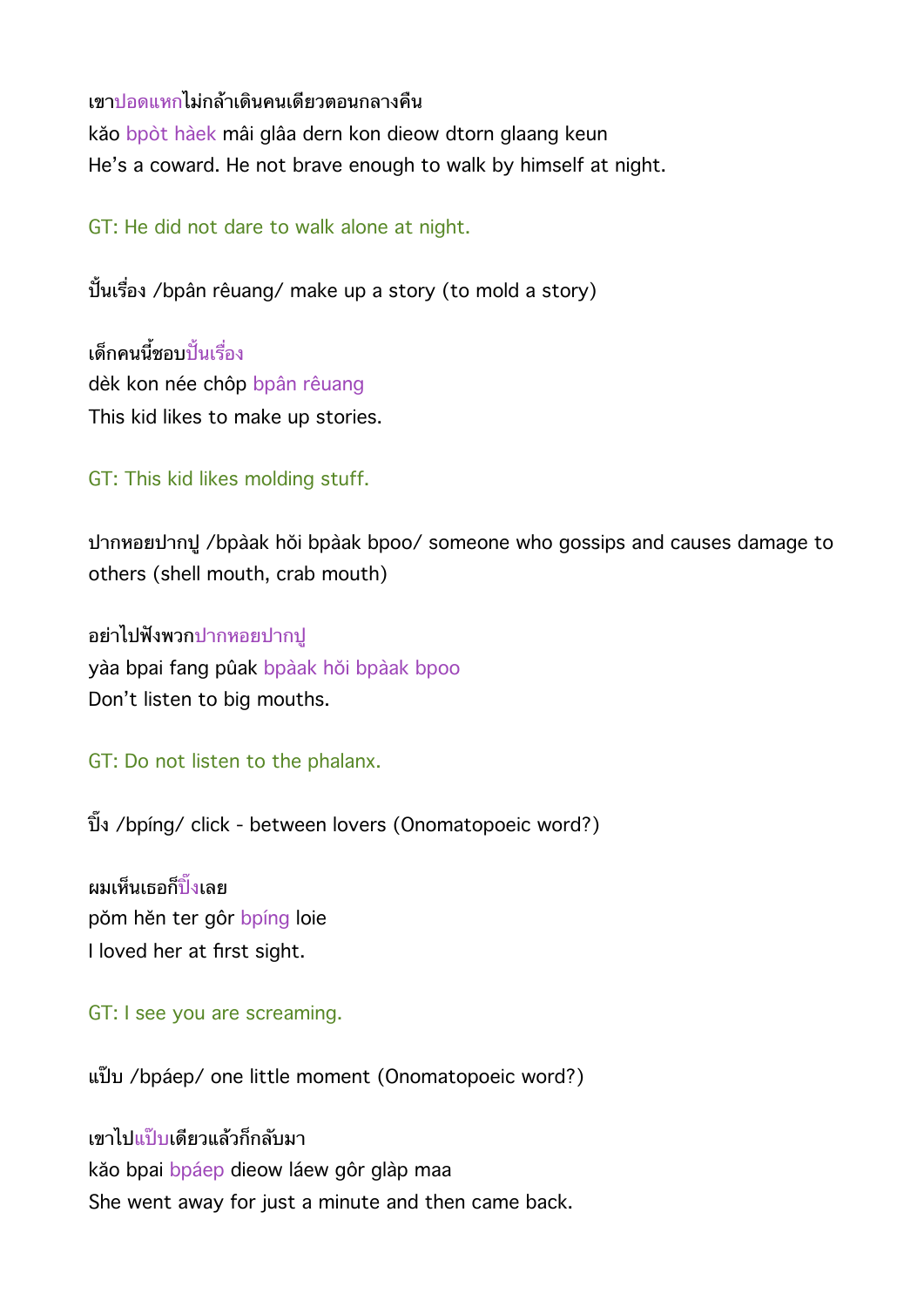GT: He went one by one and came back.

ผเสอสมทร /pĕe sêua sà-mùt/ big ugly woman (character from Thai literature)

เขาดเหมอนผเสอสมทแตเขาใจด kăo doo mĕuan pĕe sêua sà-mùt dtàe kăo jai dee She has the look of a big ugly woman but she's kindhearted.

GT: He looks like a butterfly, but he is kind.

เผา /păo/ gossip about, talk behind one's back (to burn someone)

เธอชอบเอาเรื่องของเพื่อนไปเผา ter chôp ao rêuang kŏng pêuan bpai păo She likes to make trouble for her friend by gossiping.

GT: She likes to make friends with her.

ฝรงจา /fà-ràng jăa/ those who idolise Western ways (food, dress, movies, lifestyle)

ความคิดเขาฝรั่งจำเกินไป kwaam kít kăo fà-ràng jăa gern bpai

Her mindset is too Western.

GT: He thinks too guilty

ฝอย /fŏi/ chat, brag

หยดฝอยไดแลว yùt fŏi dâai láew Stop bragging already!

### GT: Stop the fuzzy

เพื่อนซี้ /pêuan sée/ very close friend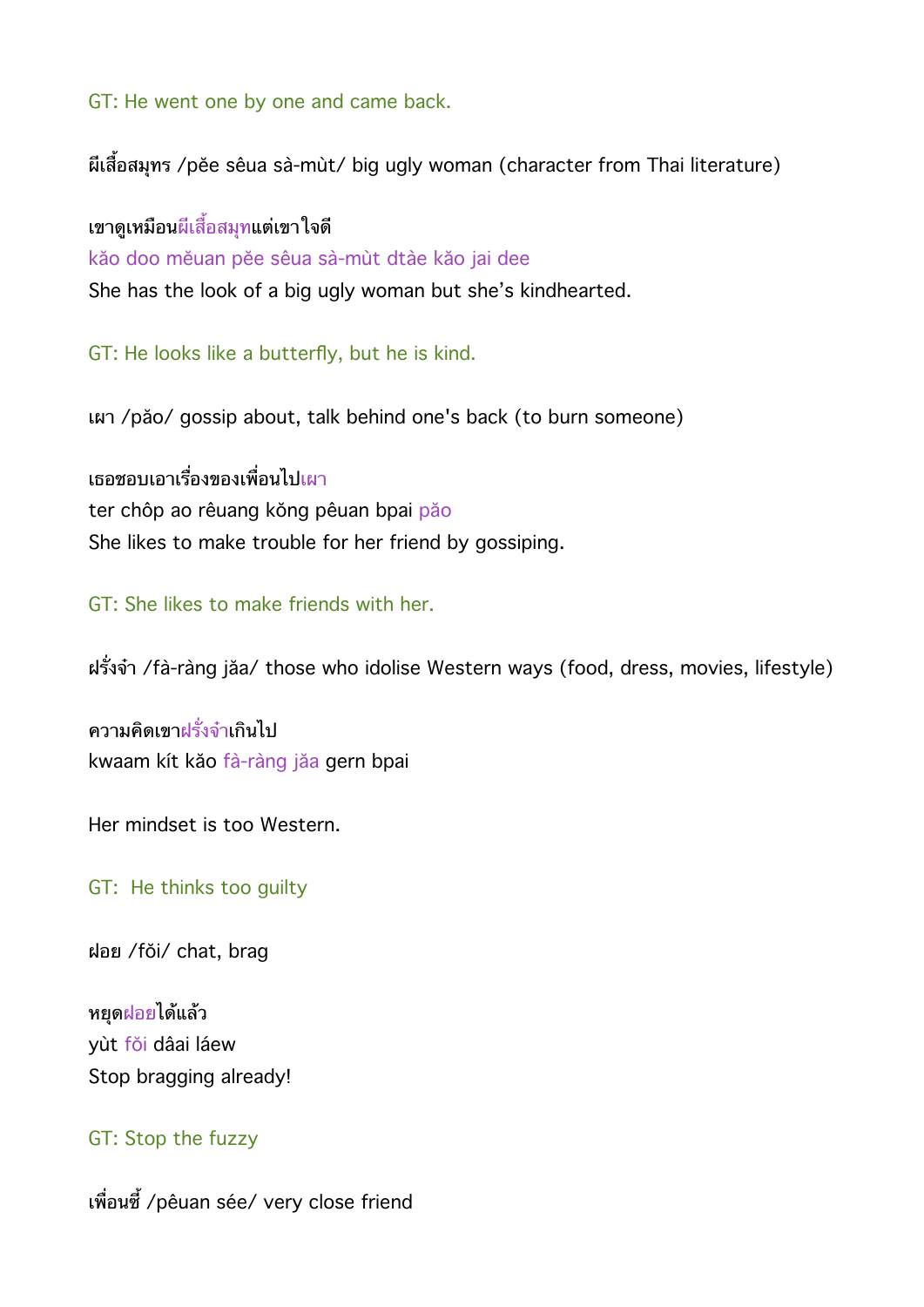เราเป็นเพื่อนซี้กับ rao bpen pêuan sée gan We are very close friends.

#### GT: We are friends

แพะรบบาป /páe ráp bàap/ scapegoat (goat sin)

เขาไม่ผิดแต่เขาต้องมาเป็น แพะรับบาป kăo mâi pìt dtàe kăo dtông maa bpen · páe ráp bàap He is not in the wrong, but he had to be the whipping boy.

GT: He is not guilty, but he must be a scapegoat.

ภาษาดอกไม้ /paa-săa dòk máai/ language of love (flower language)

หลอนพดเปนภาษาดอกไม lòn pôot bpen paa-săa dòk máai She speaks the language of love.

GT: She speaks a flower language

มามด /máa mêut/ dark horse (unexpected winner)

เขาเปนมามด ไมมใครรวาเขาจะชนะ kăo bpen máa mêut · mâi mee krai róo wâa kăo jà chá-ná He was a dark horse; an unexpected winner.

GT: He is a dark horse No one knows that he will win.

มีกะตังค์ /mee gà dtang/ rich (to have coins - gà dtang comes from satang สตางค์ which means coins/money)

เขาใช้ของเหมือนคนมีกะตังค์ kăo chái kŏng mĕuan kon mee gà dtang He lives as if he's rich.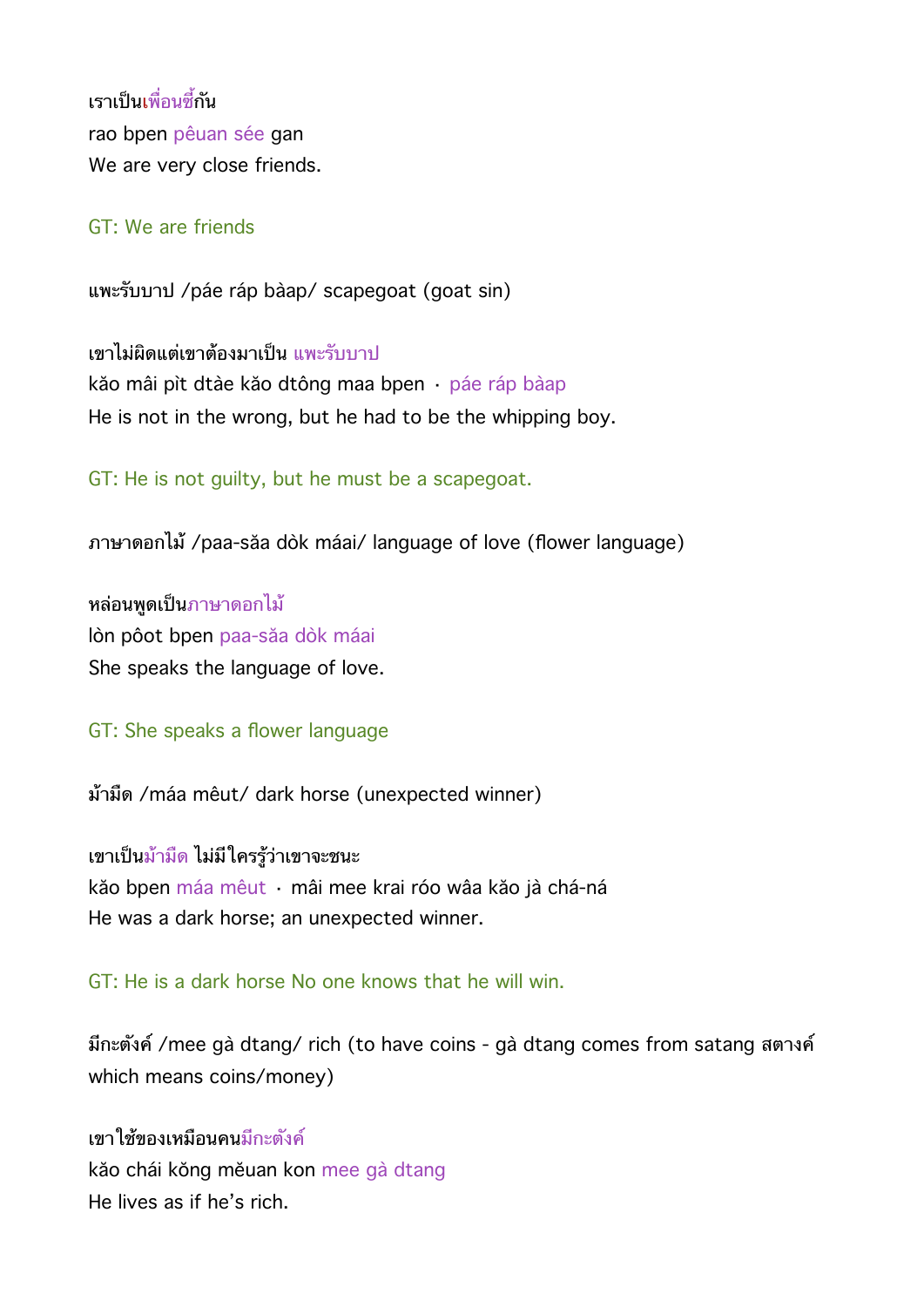GT: He used to be like a man with money.

มือขึ้น /meu kêun/ having good luck (hand up)

์คืนนี้เขาเล่นไพ่<mark>มือขึ</mark>้นจริงๆ keun née kăo lên pâi meu kêun jing jing Tonight he had really good luck at playing cards.

GT: Tonight he really played poker.

มอตก /meu dtòk/ having bad luck (hand down)

เมอวนกอนเขายงมอตกอยเลย mêua wan gòn kăo yang meu dtók yòo loie The previous day he was unlucky.

GT: The day before he still hands down.

เมาท /mao/ speak with friends for fun, chat (shortened from 'mouth')

ี พอครูออกนอกห้อง ทุกคนก็เมาท์กันอย่างสนุกสนาน por kroo òk nôk hông · túk kon gôr mao gan yàang sà-nùk-sà-năan As soon as the teacher leaves the room everyone starts gabbing.

GT: When the teacher leaves the room. Everyone was happy.

แมงดา /maeng-daa/ pimp (insect, giant waterbug)

<u>แมงดา</u>นั่นคุมซ่องนี้อยู่ maeng-daa nân kum sông née yòo He's the pimp who oversees the brothel.

#### GT: The pimps that control this broth.

ไมเปนสบปะรด /mâi bpen sàp-bpà-rót/ bad tasting or of low quality (not a pineapple)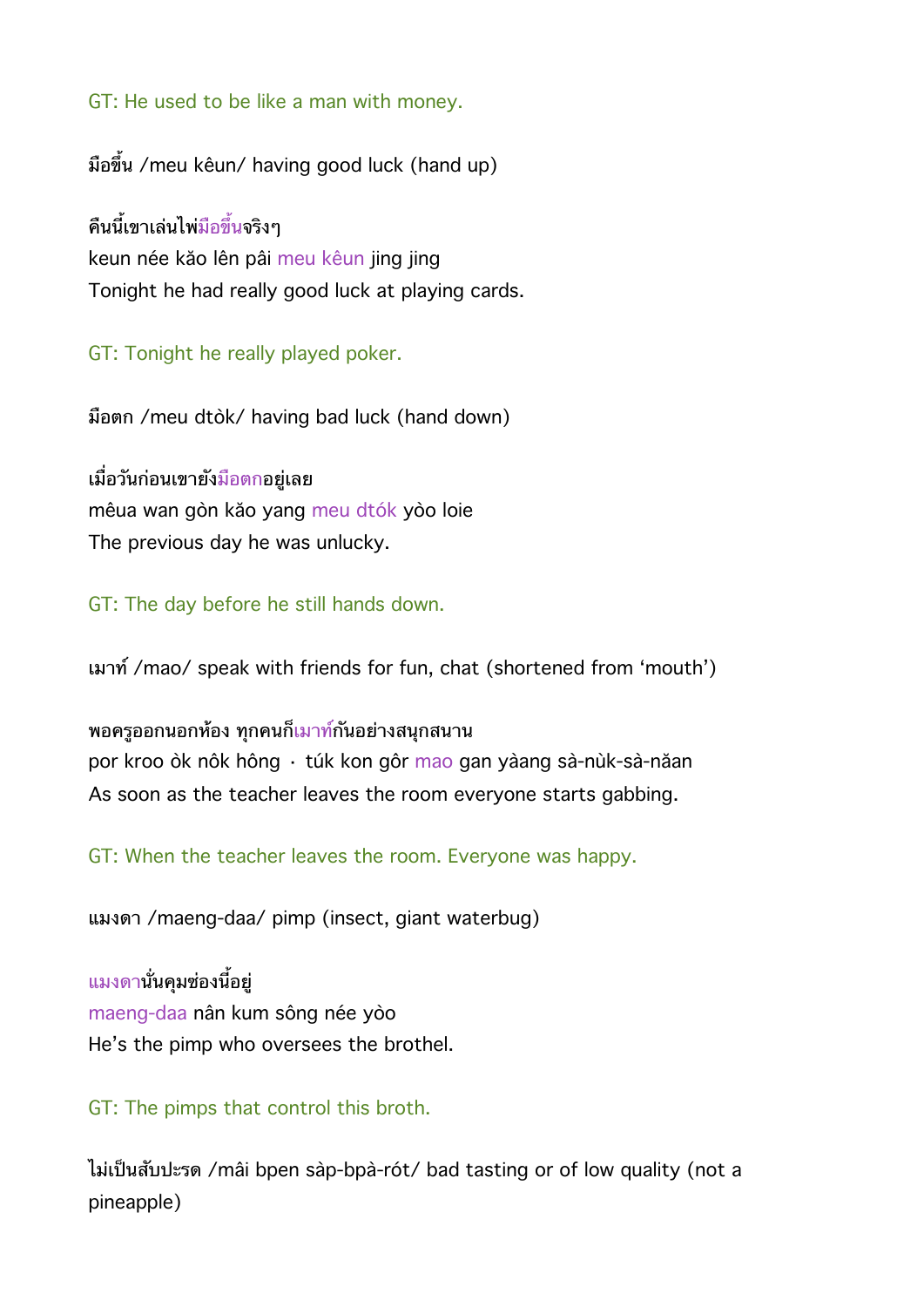เขาทงานไมเปนสบปะรดเลย kăo tam ngaan mâi bpen sàp-bpà-rót loie His work is of low quality.

### GT: He is not a pineapple.

ยาบ้า /yaa bâa/ methamphetamine, meth, amphetamine, speed (crazy medicine)

ผ้ชายคนนั้นติดยาบ้า pôo chaai kon nán dtìt yaa bâa That guy is a drug addict.

GT: The man is addicted to amphetamines.

รอนตบแตก /rón dtàp dtàek/ darn hot (row of dried nipa palm leaves used as a roof - doesn't break but feels like it)

ืออกไปข้างนอกดีกว่า ในนี้ร้อนตับแตก òk bpai kâang nôk dee gwàa · nai née rón dtàp dtàek It's better to go outside. Inside it's dang hot!

GT: Go out better In this hot, cracked liver.

รอยางเปด /róo yàang bpèt/ familiar with many things but a master of none (to know like a duck)

ิพอเขาพูดออกมา เรารู้เลยว่าเขารู้อย่างเป็ด

por kăo pôot òk maa · rao róo loie wâa kăo róo yàang bpèt As soon as he spoke, I understood right away that he doesn't know very much.

GT: As he speaks out We know that he is dull.

เรื่องขี้ผง /rêuang kêe pŏng/ easy matter or trivial (story dust)

ไม่ต้องห่วงผม เรื่องบี้เรื่องขี้ผง mâi dtông hùang pŏm · rêuang née rêuang kêe pŏng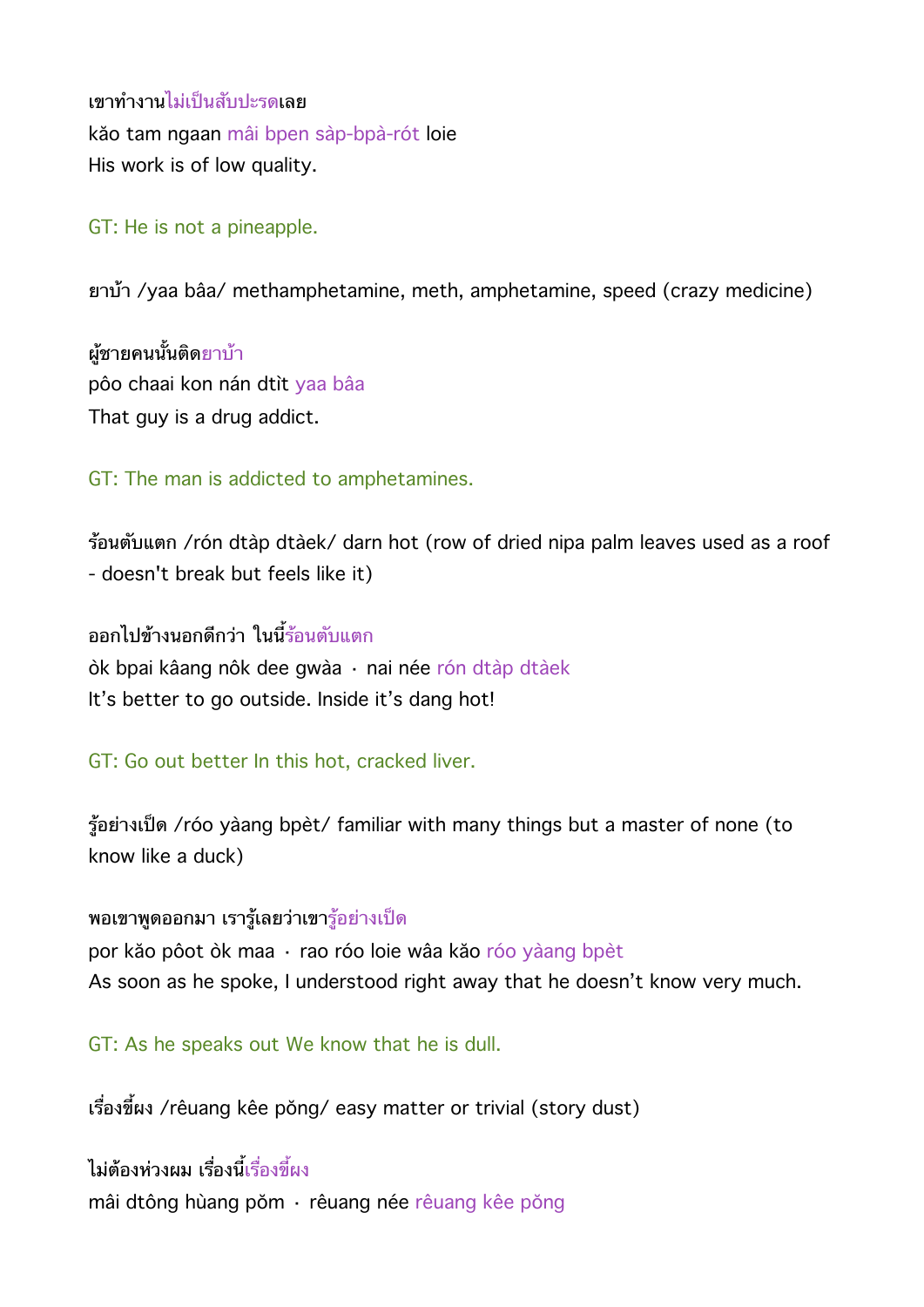Don't worry about me, it isn't anything much.

GT: Do not worry about me This story is trivial.

ลองของ /long kŏng/ try something usually bad

## คณไมตองมาลองของผม ผมรทนคณ

kun mâi dtông maa long kŏng pŏm · pŏm róo tan kun You don't have to try one on. I know when you are up to something.

GT: You do not have to try my hand, I know you

ลกไก /lák gài/ cheat in a game, to test someone (to steal a chicken)

ผมรวาคณลกไก pŏm róo wâa kun lák gài I know you're a cheater!

## GT: I know you

ลกมอ /lôok meu/ helper or assistant (small hand)

ฉันชอบเป็น<u>ลูกมือ</u>ทำอาหารให้เขา chăn chôp bpen lôok meu tam aa-hăan hâi kăo I'd like to be his cooking assistant.

## GT: I like to cook for him.

วาบหวาม /wâap wăam/ provoking sensation or sexually explicit (Onomatopoeic word?)

คุณแต่งตัววาบหวามจังเลย kun dtàeng dtua wâap wăam jang loie You dress so sexy!

GT: You dress up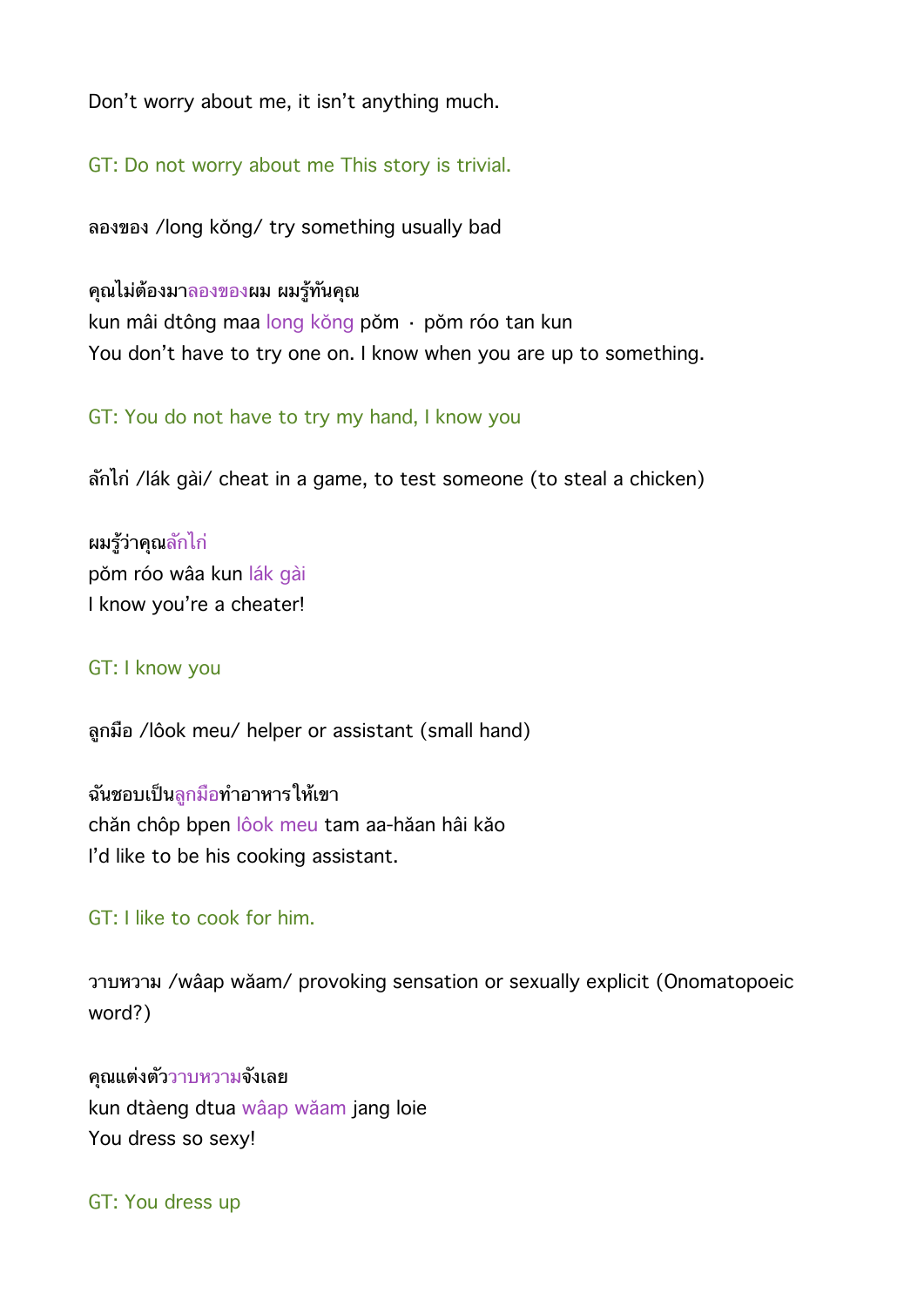เวอร /wer/ too much (shortened from 'over').

ือย่าแต่งตัวเว่อร์เดี๋ยวคนคิดว่าคุณบ้า yàa dtàeng dtua wêr dĭeow kon kít wâa kun bâa Don't overdress, people will think you're crazy.

GT: Do not dress up now, people think you crazy.

สวงเดง /sà-wĭng dâyng/ scream with excitement

เธอดใจแบบสวงเดง ter dee jai bàep sà-wĭng dâyng She's immensely happy!

## GT: She is happy swing.

สะเออะ /sà-ùh/ meddle

## ้อย่ามาสะเออะเรื่องของฉัน ฉันไม่ชอบ

yàa maa sà-ùh rêuang kŏng chăn · chăn mâi chôp Don't poke your nose into my business. I don't like it!

GT: Do not worry about me I do not like

สนดาน /săn daan/ trait

เด็กคนนี้สันดานเหมือนพ่อ dèk kon née săn daan mĕuan pôr (They're) childish, just like their father.

# GT: This child is like a father.

ไสแหง /sâi hâeng/ destitute (dry intestines - to be starving)

เขาไม่มีงานทำ เลยไส้แห้ง kăo mâi mee ngaan tam · loie sâi hâeng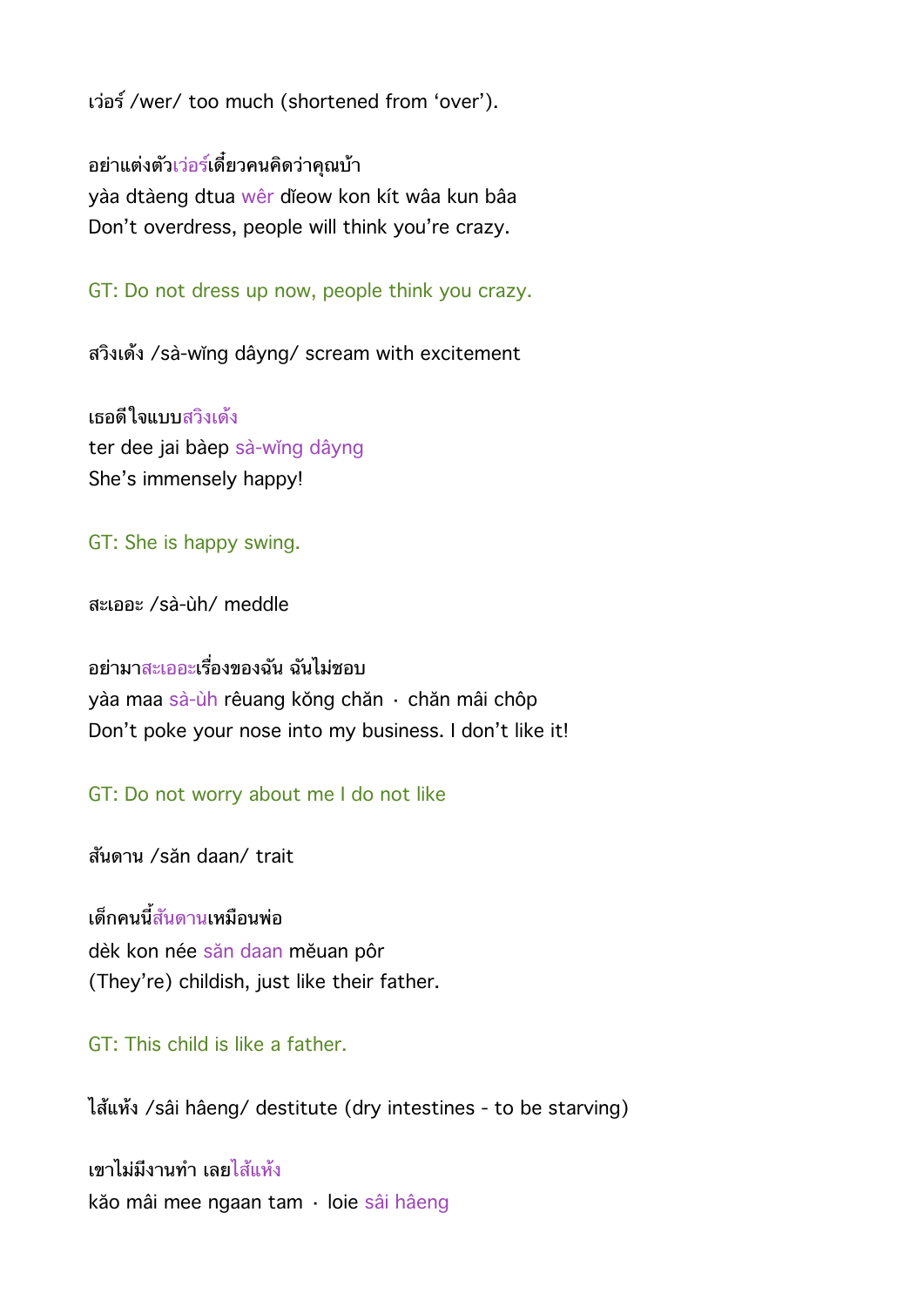He doesn't have work. (He's) penniless.

GT: He has no job to do

หนาโหล /nâa lŏh/ common looking face (a dozen faces - everything the same)

เขาหลอแบบหนาโหลๆ kăo lòr bàep nâa lŏh He's plain looking.

GT: He is a beautiful face

หมดตด /mòt dtòot/ dead broke (finished pooping)

้เดือนนี้ผมหมดตด เลยไม่มีเงินไปเที่ยว

deuan née pŏm mòt dtòot · loie mâi mee ngern bpai tîeow This month I have nothing left. There isn't money to go out.

GT: This month I am out of order. No money to go

หมวย /mŭay/ young Chinese woman (Chinese origin?)

คณสวยเหมอนหมวย kun sŭay mĕuan mŭay You're beautiful, like a young Chinese woman.

#### GT: You are like boxing

หมาวด /măa wát/ poor man (temple dog)

ผมเป็นหมาวัดที่หมายปองดอกฟ้า pŏm bpen măa wát têe măai bpong dòk fáa I'm a lowlife but I have high hopes.

GT: I am a temple dog.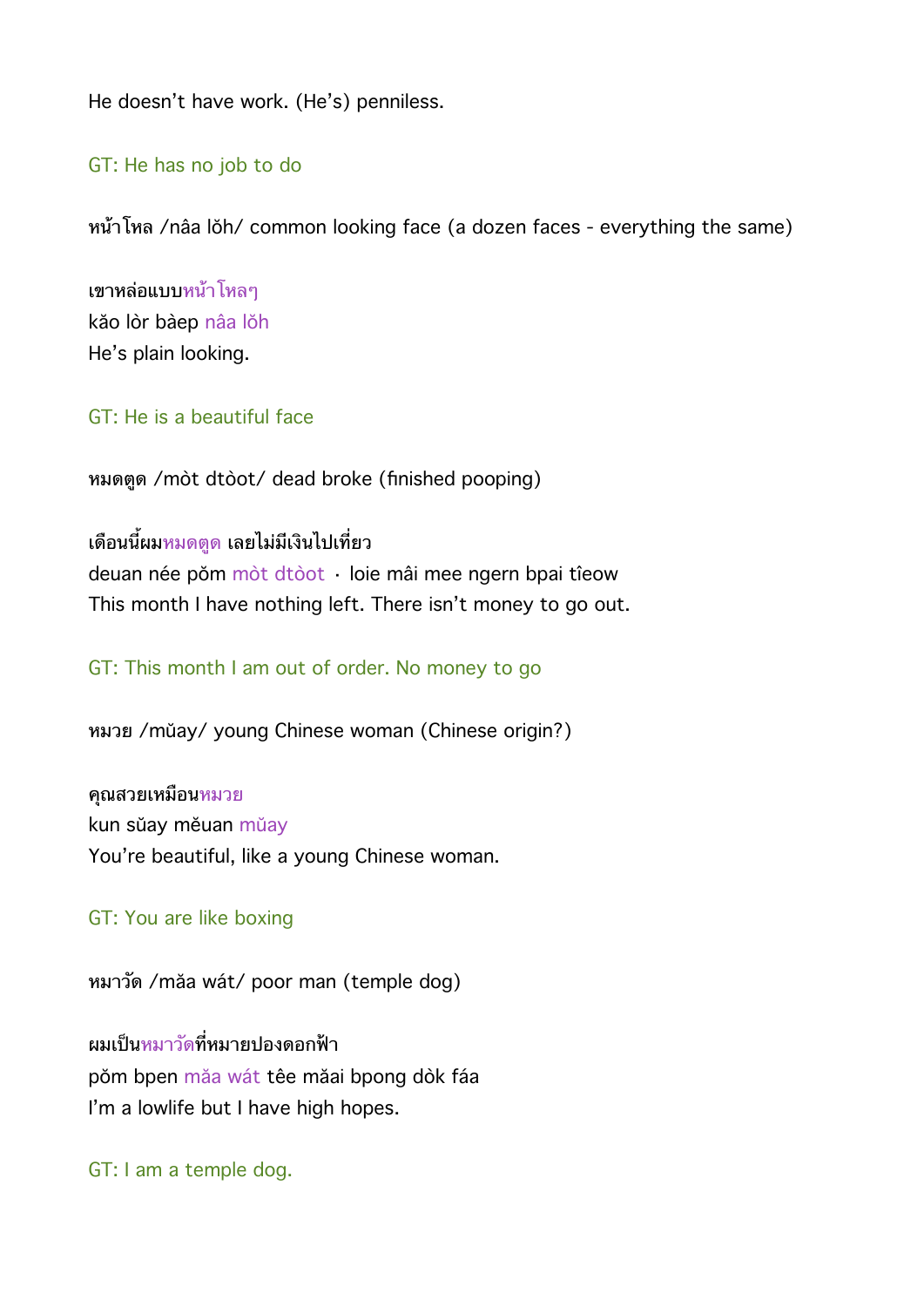หมาหมู่ /măa mòo/ group of dangerous men (a group of dogs)

## ี เขาโดนพวกหมาหมู่รุม แต่มีตำรวจผ่านมาพอดี

kăo dohn pûak măa mòo rum · dtàe mee dtam-rùat pàan maa por dee He was badly threatened by scum but the police came just in time.

GT: He was hit by the crowd But the police came through.

หม /mŏo/ easy (pig)

ึงานนี้<mark>หมู</mark>มากสำหรับฉัน ngaan née mŏo mâak săm-ràp chăn This work is a piece of cake for me.

GT: This work is very pig for me.

หยวน /yŭan/ give in reluctantly

หยวนๆ ใหแลวกนงานน yŭan · hâi láew gan ngaan née

No loss no gain. Let's make it this time around.

#### GT: Yuan to this job.

หลดโลก /lùt lôhk/ eccentric or quirky (out of this world)

เขาเปนคนหลดโลก kăo bpen kon lùt lôhk He's an eccentric guy.

GT: He is out of the world

หวย /hŭay/ illegal lottery, lotto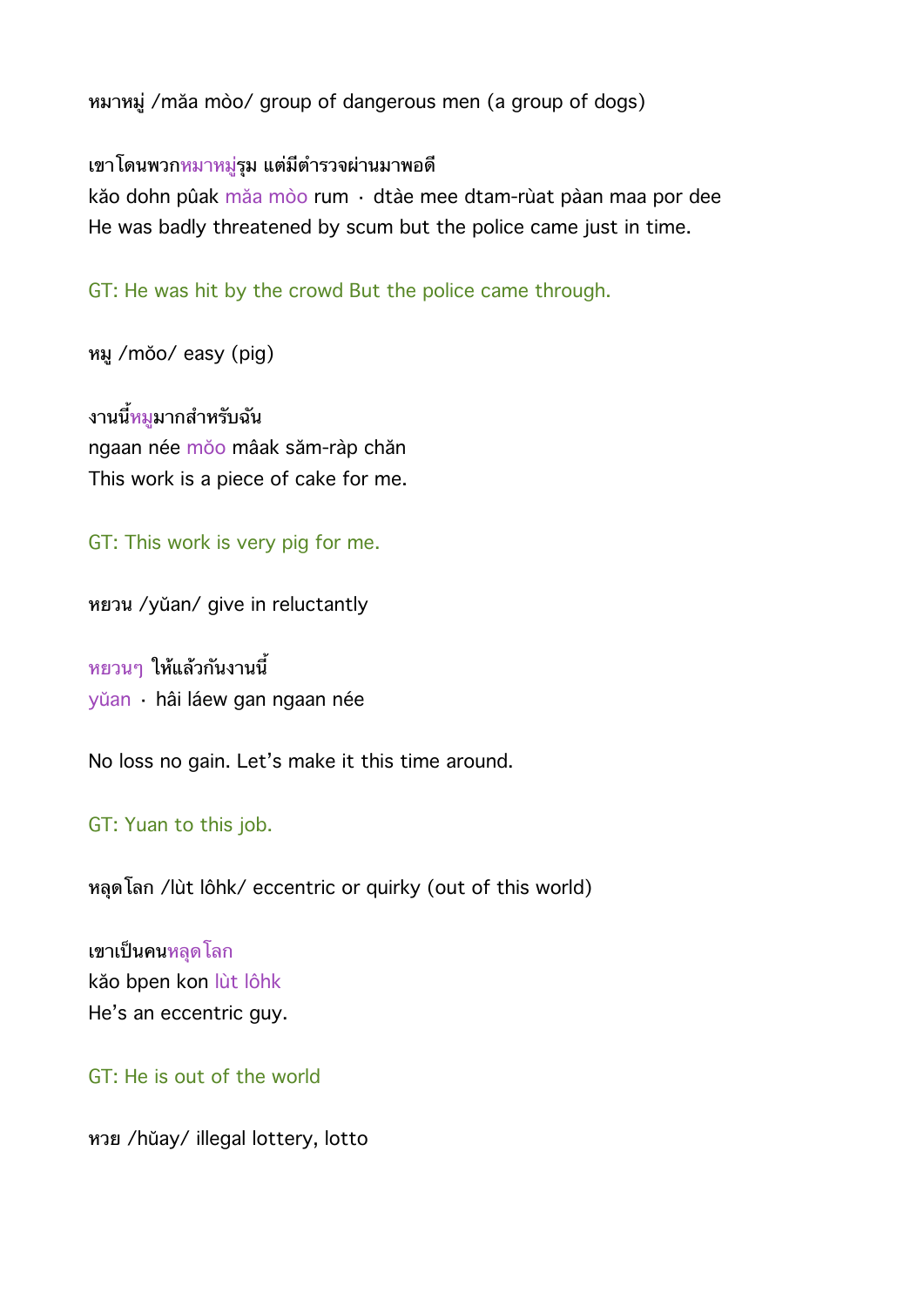ฉันซื้อหวยทกงวด chăn séu hŭay túk ngûat I grab under the table lottery tickets whenever they're around.

GT: I buy lottery every period.

หวย /hùay/ bad, no good

ึงานของคณ<mark>ห่วย</mark>จริงๆ ngaan kŏng kun hùay jing jing Your work is truly good-for-nothing.

GT: Your work really sucks.

หวยแตก /hùay dtàek/ crap! (bad broken)

เขาทงานแบบหวยแตก kăo tam ngaan bàep hùay dtàek Their work is crap!

GT: He works a shabby way.

หองกง /hông gong/ jail (cell room - hông gong rhymes with Hong Kong)

ตอนนี้เขาอยู่ที่<mark>ห้</mark>องกง dton-née kăo yòo têe hông gong He's in a jail cell now.

#### GT: Now he is in the Gong room.

หายตอม /hăai-dtŏm/ disappear for a long time (disappear + the sound of throwing something into the water)

นานแลวเราไมเจอกนเลย คณหายตอมไปไหนมา naan láew rao mâi jer gan loie · kun hăai-dtŏm bpai năi maa We haven't seen each other in yaks ages. Where did you disappear to?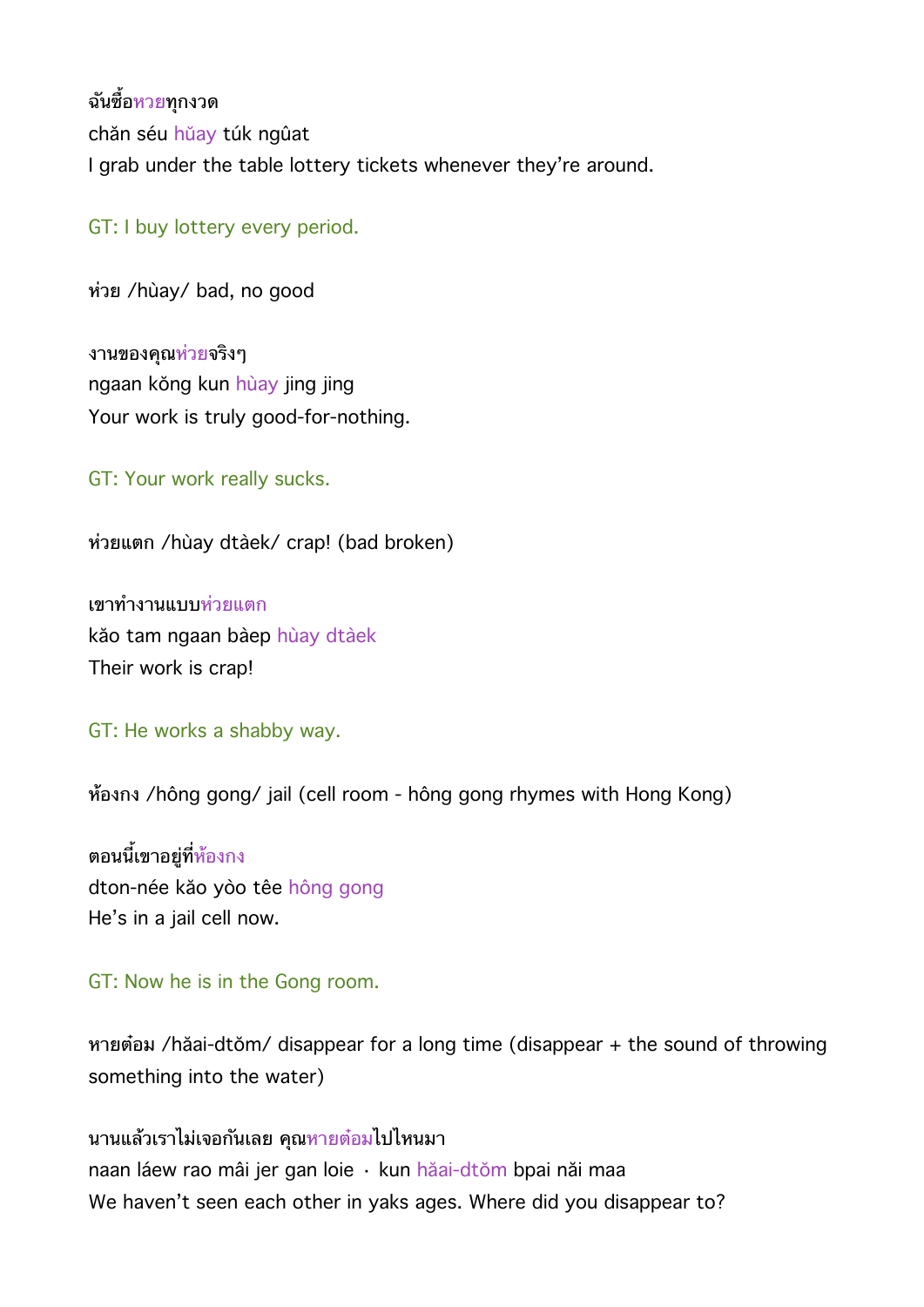GT: Long time ago we did not see each other. How did you get lost?

แหว /hâew/ lose one's opportunity, to blow it (chestnut)

ี<u>แห</u>้วแล้วเรา ผู้หญิงคนนั้นมีแฟนแล้ว hâew láew rao · pôo yĭng kon nán mee faen láew We blew it. That woman already has a boyfriend.

GT: Frustration, we girls have a girlfriend.

เฮง /hayng/ fortunate, lucky (Chinese origin?)

ในที่สดก็เฮง ถกล็อตเตอรี่รางวัลที่สอง

nai têe sùt gôr hayng · tòok lót-dter-rêe raang-wan têe sŏng I finally got lucky! I won a second lottery prize.

GT: Finally Heng Was the second prize lottery.

เฮี้ยน /hían/ manifesting the power of an evil spirit

ิถนนนี้เกิดอบัติเหตบ่อยๆ เจ้าที่เจ้าทางเฮี้ยนมาก tà-nŏn née gèrt u-bàt-dtì-hàyt bòi bòi jâo têe jâo taang hían mâak This road is accident prone. The road god is vindictive.

GT: This road accident often. You are very goddamn.

ไฮโซ /hai soh/ high-class (shortened from 'high society')

ี พวกไฮโซนั่น ชอบใช้ของแบรนด์เนม pûak hai soh nân · chôp chái kŏng bae ron-naym The beautiful peeps always go for the brand names.

GT: The noble ones like to use the brand name.